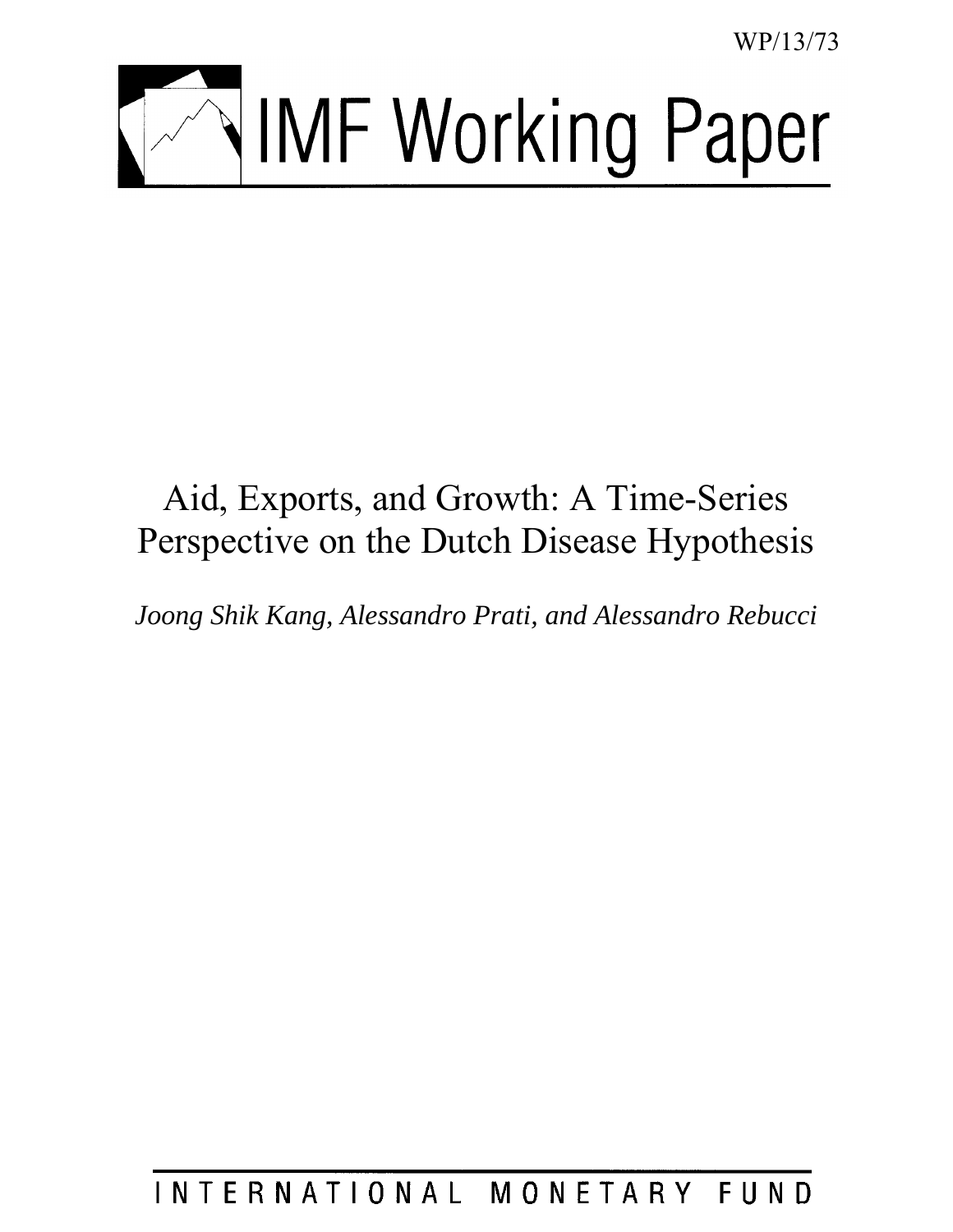# **IMF Working Paper**

# Research Department

#### **Aid, Exports, and Growth: A Time-Series Perspective on the Dutch Disease Hypothesis<sup>1</sup>**

#### **Prepared by Joong Shik Kang, Alessandro Prati,<sup>2</sup> and Alessandro Rebucci**

Authorized for distribution by Andrew Berg

March 2013

**This Working Paper should not be reported as representing the views of the IMF.** The views expressed in this Working Paper are those of the author(s) and do not necessarily represent those of the IMF or IMF policy. Working Papers describe research in progress by the author(s) and are published to elicit comments and to further debate.

#### **Abstract**

We use a heterogeneous panel VAR model identified through factor analysis to study the dynamic response of exports, imports, and per capita GDP growth to a "global" aid shock. We find that a global aid shock can affect exports, imports, and growth either positively or negatively. As a result, the relation between aid and growth is mixed, consistent with the ambiguous results in the existing literature. For most countries in the sample, when aid reduces exports and imports, it also reduces growth; and, when aid increases exports and imports, it also increases growth. This evidence is consistent with a DD hypothesis, but also shows that aid-receiving countries are not "doomed" to catch DD.

JEL Classification Numbers: F35, F43, O11

Keywords: Aid, Common factors, Dutch disease, Panel VARs, Exchange rate overvaluation Author's E-Mail Address: *jkang@imf.org, [alessandror@iadb.org](mailto:alessandror@iadb.org)* 

<sup>&</sup>lt;sup>1</sup> A version of this paper was published in the Review of Economics and Institutions (Vol. 3, No. 2, Spring 2012). Manzoor Gill and Liudmyla Hvozdyk provided excellent research assistance. The authors thank anonymous referees, Andy Berg, Aart Kraay, Hashem Pesaran, Andrea Presbitero, Andy Powell, Lant Pritchett, Dani Rodrik, Rainer Schweickert, Antonio Spilimbergo, Arvind Subramanian, and Thierry Tressel, and conference and seminar participants at the 2007 Poverty Reduction, Equity and Growth Network meeting, and the IMF and the IDB for useful comments on earlier drafts. All remaining errors are the authors'.

<sup>&</sup>lt;sup>2</sup> Alessandro Prati passed away on June 21, 2009. He led us on this project with enthusiasm and energy, despite his illness, because he believed it was about an important policy issue. We miss Alessandro sorely. We miss Alessandro the coauthor. We miss Alessandro the mentor. And we miss a very dear friend.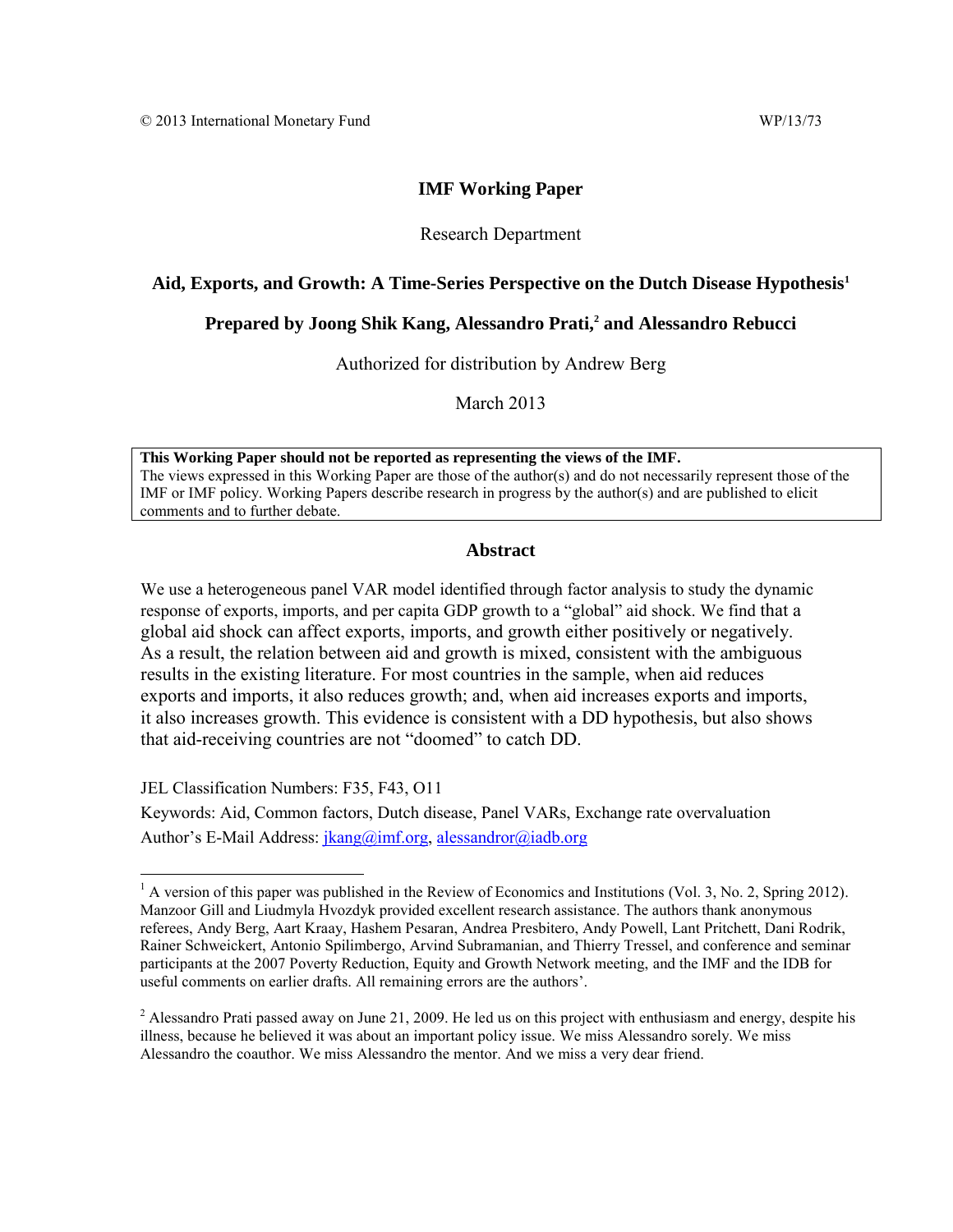| Contents | Page |
|----------|------|
|          |      |
|          |      |
|          |      |
|          |      |
|          |      |
|          |      |
|          |      |
|          |      |
|          |      |

# Tables

| 3. Cumulative Impact of Global Aid Shock on Per Capita Growth and Export-to-GDP and |  |
|-------------------------------------------------------------------------------------|--|
|                                                                                     |  |

# Figures

| 3. Per Capita GDP Growth and Export to GDP: Cumulative Impulse Responses to Global |
|------------------------------------------------------------------------------------|
| 4. Cumulative Impulse Responses to Global Aid Shock (Grouped by Growth Response)26 |
| 5. Cumulative Impulse Responses to Global Aid Shock (Grouped by Export Response)27 |
|                                                                                    |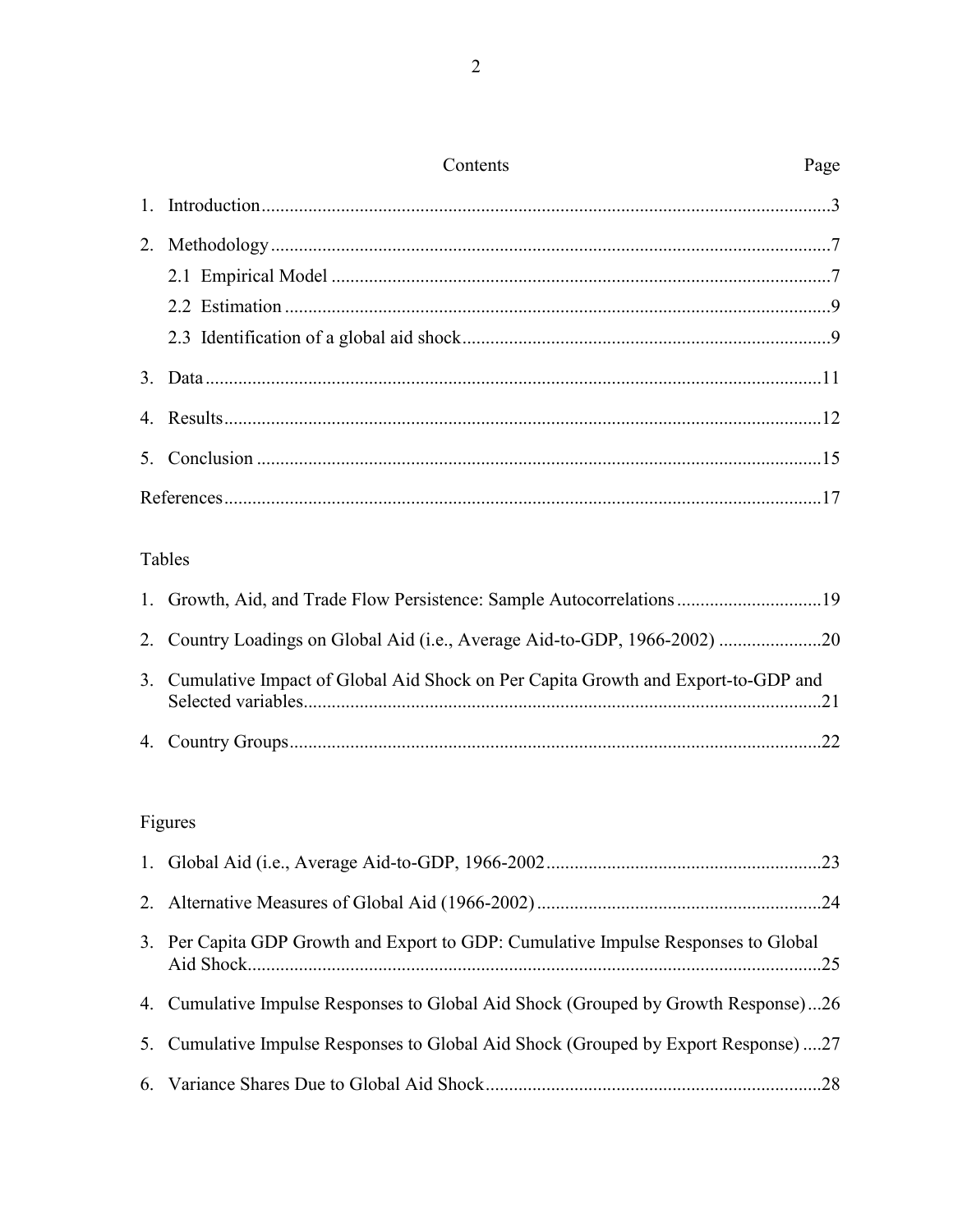#### I. INTRODUCTION

The available evidence on the effects of aid on growth is notoriously mixed. Recently, Rajan and Subramanian (2008 and 2011) have suggested that "Dutch Disease" (DD) - that is, an aid-driven real exchange rate appreciation that reduces the size of the tradable sector and lowers exports, imports, and growth for some time - might be an important reason why foreign aid may not have a detectable positive effect on growth. In this paper, we revisit the issue of aid effectiveness and DD by taking a time series perspective, which better suits the empirical analysis of the dynamic implications of this hypothesis. Specifically, we study the dynamic response of aid-receiving countries' exports, imports, and per capita GDP growth (or growth for brevity) to a "global" aid shock (defined as the common component of each country's aid-to-GDP ratio). To do so, we use a heterogeneous panel vector autoregression model identified through factor analysis, which constitutes a novel methodological approach in this literature.

We find evidence consistent with a DD hypothesis, but also evidence that aid-receiving countries are not doomed to catch DD. Specifically, we show that a global aid shock can affect exports, imports, and growth either positively or negatively. As a result, the relation between aid and growth is mixed in the aggregate, consistent with the ambiguous results in the existing literature. But the sign with which aid affects exports and imports tends to be the same of that with which it affects growth in each country. In other words, for most countries in the sample, when aid reduces exports and imports, it also reduces growth; and, when aid increases exports and imports, it also increases growth. This positive comovement caused by a global aid shock - which is a novel empirical result that the previous literature, by focusing separately on either growth or exports, could not unveil (see below) - has two implications. First, the joint *negative* response of exports, imports, and growth to a global aid shock - which is typical of about half of the countries in the sample - is suggestive of a DD mechanism at work. Second, given that the other half of the countries actually displays a healthy *positive* response of exports, imports, and growth to a global aid shock, it is clear that aid-receiving countries are not "doomed" to catch DD.

A question that these findings raise is what may determine the sign of these comovements in response to a global aid shock. In the paper, we show that the duration and intensity of exchange rate overvaluation periods in each aid-receiving country are negatively associated with the estimated responses of exports and growth to a global aid shock. Moreover, we also find that other standard growth covariates fail to account for the sign of this comovement. This evidence suggests a causal link from aid to growth, via exchange rate overvaluation and export decline. At a minimum, this evidence does not contradict the interpretation of the comovements that we document on the DD hypothesis, and points to exchange rate policy as one area of focus to identify policy actions that permit countries to avoid DD. The paper therefore not only provides direct evidence of the joint effects of aid on exports, imports, and growth that is novel in the literature, but also explains, or at least interprets, such evidence in terms of a close association between these comovements and measures of exchange rate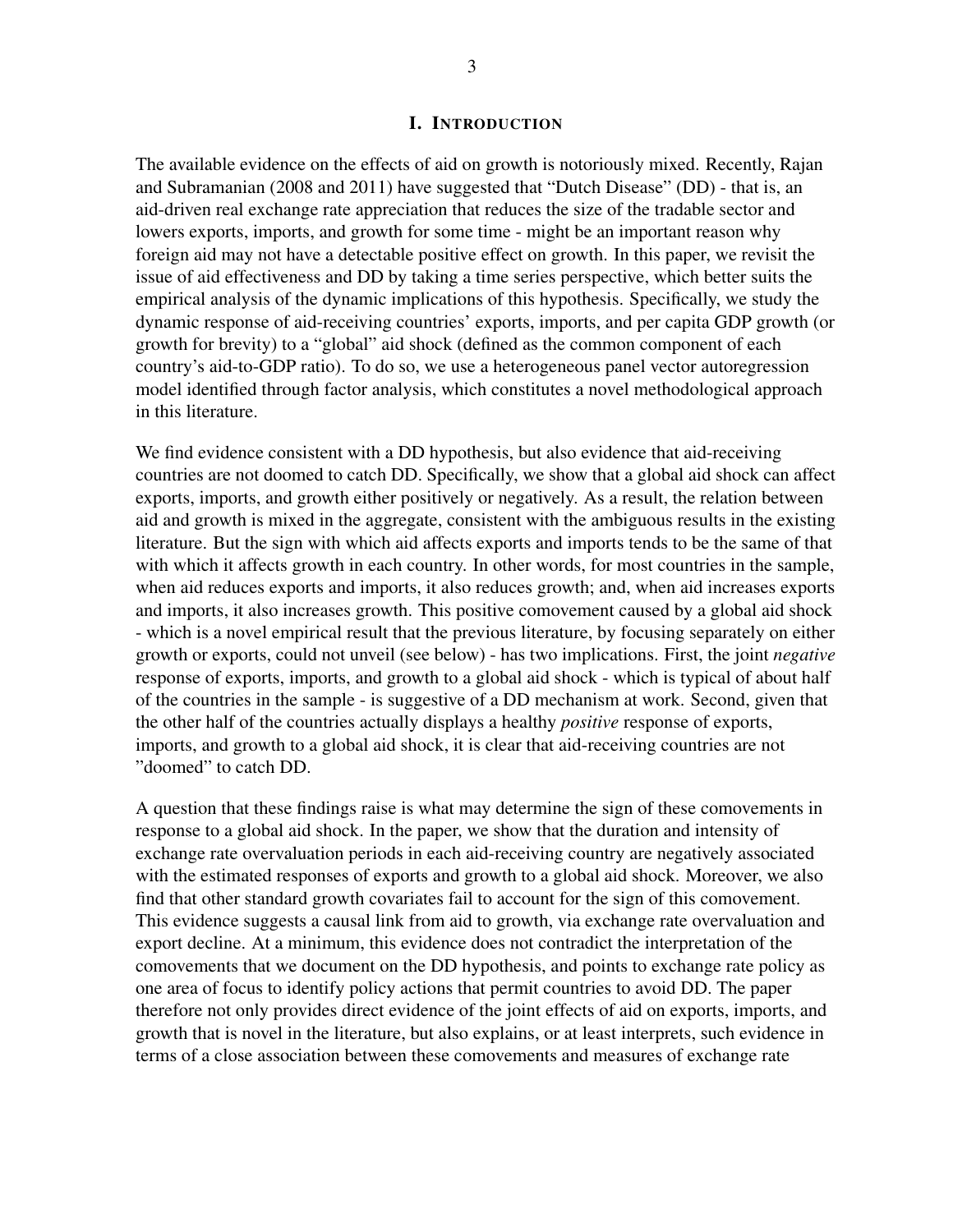# overvaluation.<sup>2</sup>

While our results point a potential problem in managing aid flows (i.e., exchange rate over-valuations), the paper does not provide the policy solution. Indeed, examining the precise mechanisms and policy conditions that allow some countries to engineer a healthy *positive* response of exports, imports, and growth to aid inflows, and thus avoiding DD risks, is beyond the scope of this paper and is a fruitful area of future research. One strand of literature has focused on exchange rate policy.<sup>3</sup> However, as discussed extensively by Berg et al. (2007), there are also other policies, most notably the composition of aid spending (e.g., to buy more import-intensive goods or to build public capital and infrastructure that specifically supports the traded-good sector such as energy and transportation infrastructure), which may be as important as the macroeconomic management of the real exchange rate.

The empirical methodology used in this paper has several distinctive features. First, we investigate a "weak" form of the DD hypothesis, namely whether export performance deteriorates in response to a temporary aid shock, curtailing import possibilities and *temporarily* reducing growth. In standard DD models, growth is endogenous with learning-by-doing in the export sector generating positive externalities that enhance productivity growth in the entire economy. In these models, any appreciation of the real exchange rate resulting from an aid shock–even if it is temporary–leads to a reallocation of resources away from the tradable sectors and a *permanent* loss of productivity growth (see, for instance, Sachs and Warner, 1995). However, the well-known fact that growth is not persistent (see, for instance, Easterly, Kremer, Pritchett, & Summers, 1993 and Rodrik, 1999) rules out this "strong" form of  $DD<sup>4</sup>$ . As we can see in Table 1, per capita growth is not persistent in our sample of aid-receiving countries.<sup>5</sup> Aid, export and import ratios, albeit more persistent than growth, must also be stationary according to Table 1. Thus, aid shocks cannot affect trend growth in our aggregate data, as it is implied by standard DD models. Nonetheless, aid inflows can cause temporary growth losses, which permanently reduce income per capita (a key measure of standard of living) with potentially large welfare implications. This is the "weak" form of DD hypothesis that we shall investigate in the paper.

Second, the empirical methodology we use in this paper also differs from the one typically used in the literature on aid and growth for the novel approach adopted to identify exogenous aid changes. The approach we follow relies on using the common component of individual recipients' aid-to-GDP ratios (i.e., the common factor of country-specific aid-to GDP ratios)

<sup>&</sup>lt;sup>2</sup> Examining the precise mechanisms and policy conditions that allow some countries to limit the real exchange rate appreciation possibly associated with aid inflows, and thus possibly avoiding DD is beyond the scope of this paper. See Cerra, Tekin, and Turnovsky (2008) for a theoretical analysis of the role of exchange rate policy in determining the effects of foreign aid on output. See Berg et al. (2007) for an extensive, but not model based, discussion of such policy conditions.

<sup>&</sup>lt;sup>3</sup>See for instance Cerra, Tekin, and Turnovsky (2008) for a theoretical analysis of the role of exchange rate policy in determining the effects of foreign aid on output.

<sup>4</sup>This basic fact also represents an empirical challenge for endogenous growth theory. See Jones (1995) for a provocative discussion of the U.S. case.

<sup>&</sup>lt;sup>5</sup>This is confirmed by formal unit tests not reported but available from the authors on requests.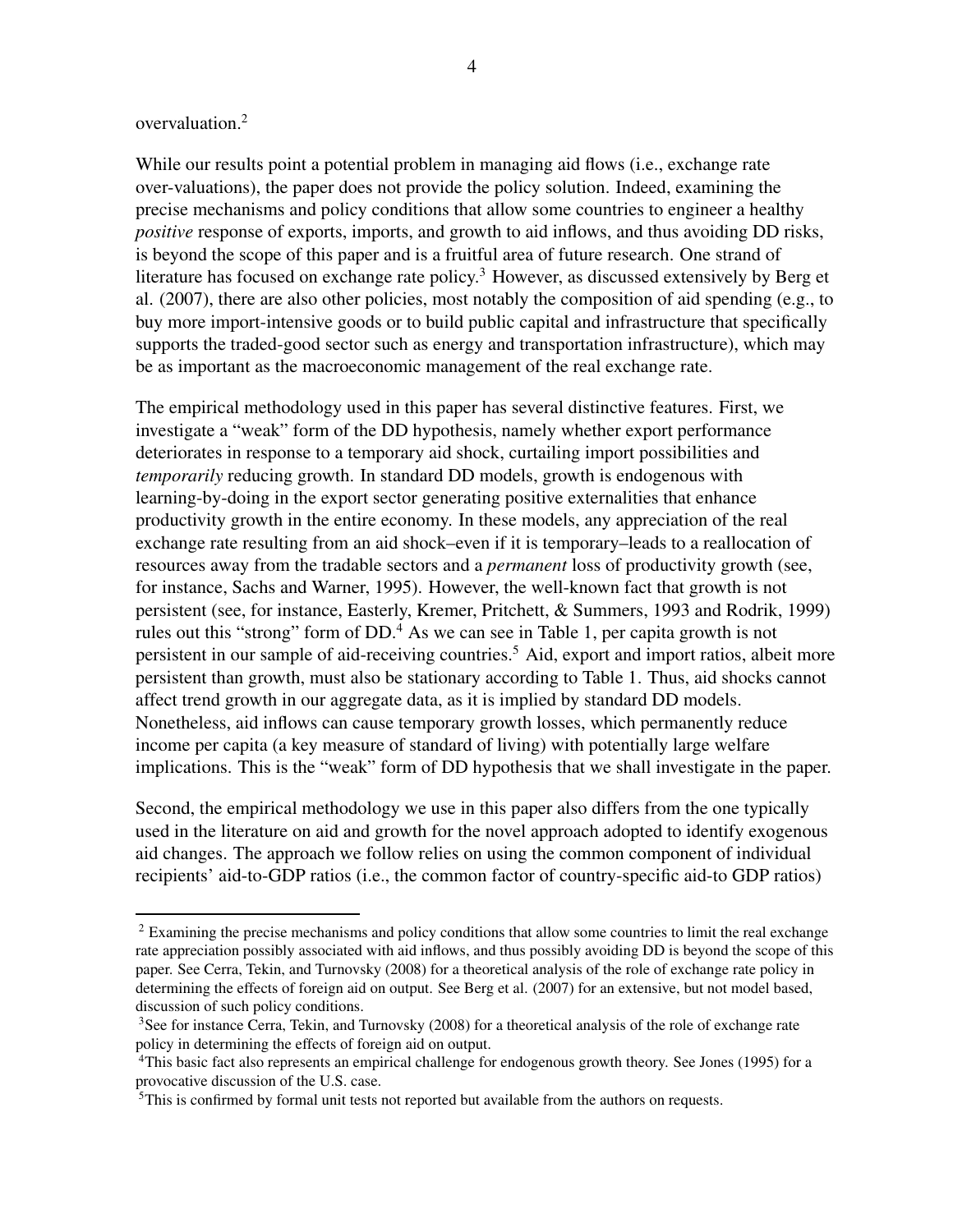rather than trying to find an instrumental variable as an exogenous source of aid variation. This common aid component, which we call "global aid," captures donors' common aid policies, such as the promised surge in aid flows toward meeting the millennium development goals, the Heavily Indebted Poor Countries (HIPC) initiative, or the Cold War, and, by construction, does not respond to economic developments in individual recipient countries. At the same time, it correlates well with aid series of individual countries, as evidenced by the fact that the first principal component of the aid-to-GDP series in our sample explains about 45 percent of their variance. Therefore, global aid is a novel solution to the simultaneity bias stemming from the two way causation between aid and growth.<sup>6</sup>

In addition, to make sure that with global aid we identify the effect of exogenous shifts in donors' policies, and not that of other common factors that might be associated with global aid, we add to the model control variables for the global business cycle and global waves of trade liberalization. To control for the global business cycle we use an index of commodity export prices and a measure of import demand by trading partners from the IMF World Economic Outlook database. To control for the global waves of trade liberalization we include the index of trade openness of Wacziarg and Welch (2008).

An identification strategy based on global aid has similarities and differences with the traditional instrumental variable approach. Our attempt at isolating a measure of aid flows that reflects only donors' policies that are independent from country-specific economic circumstances is akin to that of Rajan and Subramanian (2006), who propose an instrument based on the non-economic determinants of donors' aid policies. In the same spirit, other studies have earlier included the arm imports of aid-receiving countries in the set of instruments (see, e.g., Burnside and Dollar 2000, Hansen and Tarp 2001, and Clemens, Radelet, and Bhavnani 2004). However, some of these instruments, such as arm imports, capture exogenous sources of variation in aid that correspond to forms of tied aid - i.e., bilateral aid to be spent on imports from the donor country - whose conditions may constrain and distort the growth effects of aid. Global aid is, instead, a source of exogenous variation in each country's aid series that is less likely to constrain the economy's response to it. In addition, while instruments based on the non-economic determinants of donor policies are suitable for cross-sectional analysis, our global aid measure can be used to track the effects of aid over time, and its comovements with exports, imports, and per capita GDP growth, which are critical to investigate the DD hypothesis.

Another novel feature of our methodology is that the panel vector-autoregression approach allows us to study the joint response of growth and exports, and imports to a global aid shock. By tracing the joint effects on these variables, we can verify whether any effect of aid on

<sup>6</sup> Country-specific aid flows could be endogenous because well-intentioned donors may give more aid to countries that are growing more slowly. This form of endogeneity will generate a spurious negative correlation between aid and growth and bias downwards any estimated positive causal effect of aid on growth. It is also possible that donors might be more willing to give aid to those poor countries that are growing faster because they expect successful countries to make better use of their aid. In this case, a spurious positive correlation between aid and growth would tend to bias upwards any estimated positive effect of aid on growth.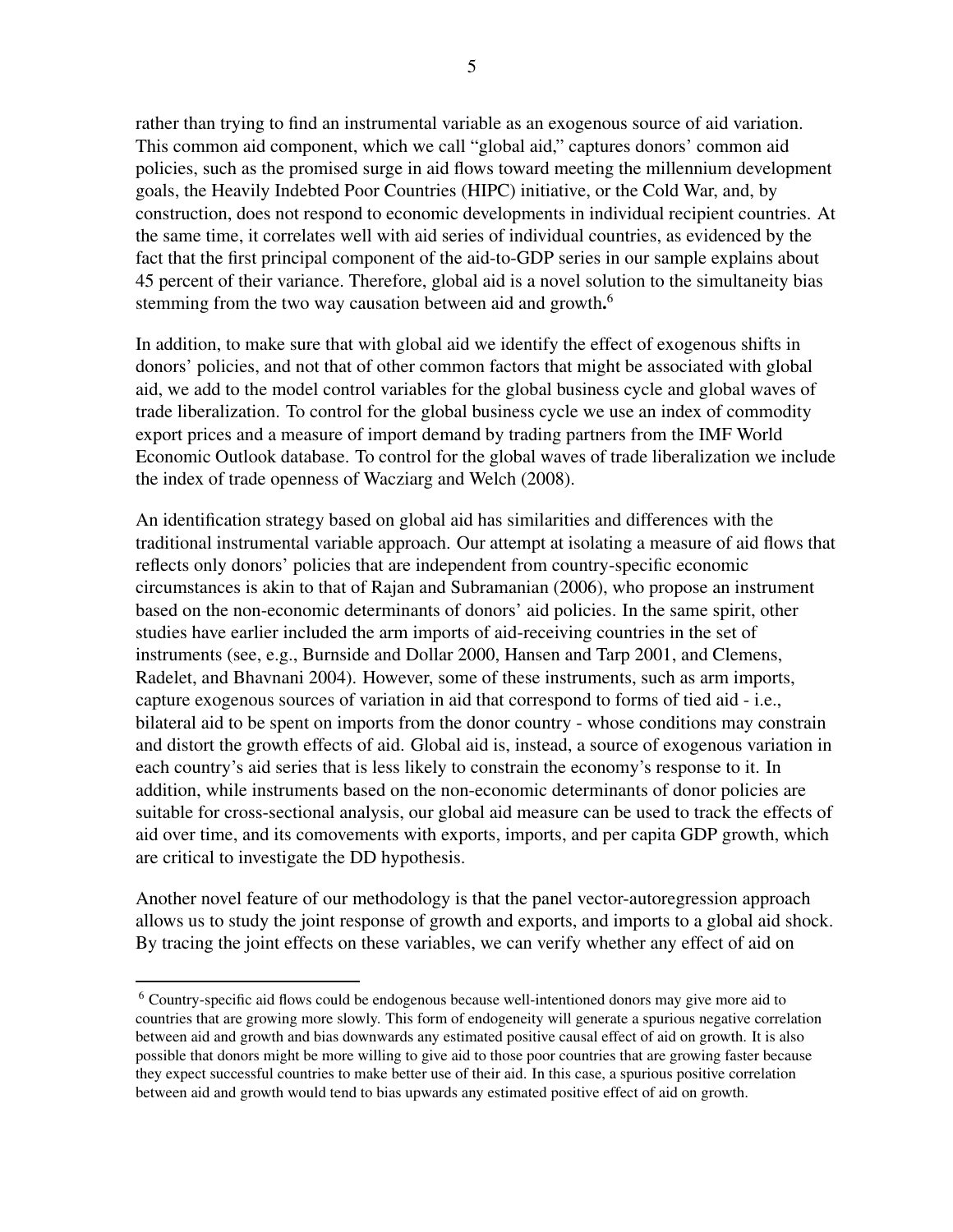growth is associated with a matching effect on exports and imports consistent with the weak form of the DD hypothesis we are focusing on. In contrast, the existing literature on aid and DD has concentrated only on either the growth or the export channel, without checking for the matching effect in the other variable or on imports. For instance, Prati and Tressel (2006) focused only on the effects of aid on exports without considering the broader consequences for growth, while Rajan and Subramanian (2008) investigated whether output in export-oriented, labor-intensive manufacturing industries grow more slowly than other industries in countries that received more aid. But they did not check whether slower output growth in these sectors do affect negatively overall export as theory would predict.

Joint modelling of export, import, and growth does not only permit to check the presence of matching effects on export and growth that the existing literature has not yet investigated, but also to shed some light on the possible mechanism through which these effects may come about. In particular, realistically assuming that the aid-receiving countries do not have access to private international capital markets, we can expect that an aid inflow that mostly finances imports in excess of what can be purchased by export revenue, should put relatively less upward pressure on non-tradable prices and the real exchange rate, with a less negative (or more positive) impact on exports. Vice versa, an aid inflow that is spent mostly on domestically produced goods will result in a stronger appreciation of the exchange rate and lower exports.

Finally, our panel vector-autoregression model allows for the maximum degree of parameter heterogeneity by estimating a separate VAR model for each country. Other papers allow for some, albeit much more limited, heterogeneity in the impact of aid inflows on growth and exports. For instance, Burnside and Dollar (2000) rely on a composite policy measure that combines trade policy, inflation, and budget balance to allow the effect of aid on growth to vary according to the quality of such policies across countries. Dalgaard, Hansen, and Tarp (2004) and Roodman (2007) argue that aid's effectiveness depends on the geographical location of the recipient and show how aid has positive effects on growth outside the tropics. Clements et al. (2004) distinguish between short- and long-term impact of aid and present evidence supporting the effectiveness of the former. All these studies select a possible source of heterogeneity ex-ante and then interact it with the aid variable in the regressions. In contrast, we first document the heterogeneous response of growth, exports, and imports to a global aid shock across countries. Then we investigate this heterogeneity in a second stage of the analysis by regressing the estimated response to aid shocks for each country on a large set of variables typically considered in the growth literature - including institutional quality, geography, aid composition, and measures of the macroeconomic policy stance as well as measures of exchange rate overvaluation. Therefore, in this second stage of the analysis, unlike Rajan and Subramanian (2008 and 2011), we implicitly allow for other hypotheses that might explain the heterogenous response of exports and growth to an aid shock. In sum, as far as we know, this paper is the first in the literature to investigate the DD hypothesis by looking at the joint impact of aid on growth, exports, and imports, and also allowing for alternative explanatory hypothesis to be considered in the analysis.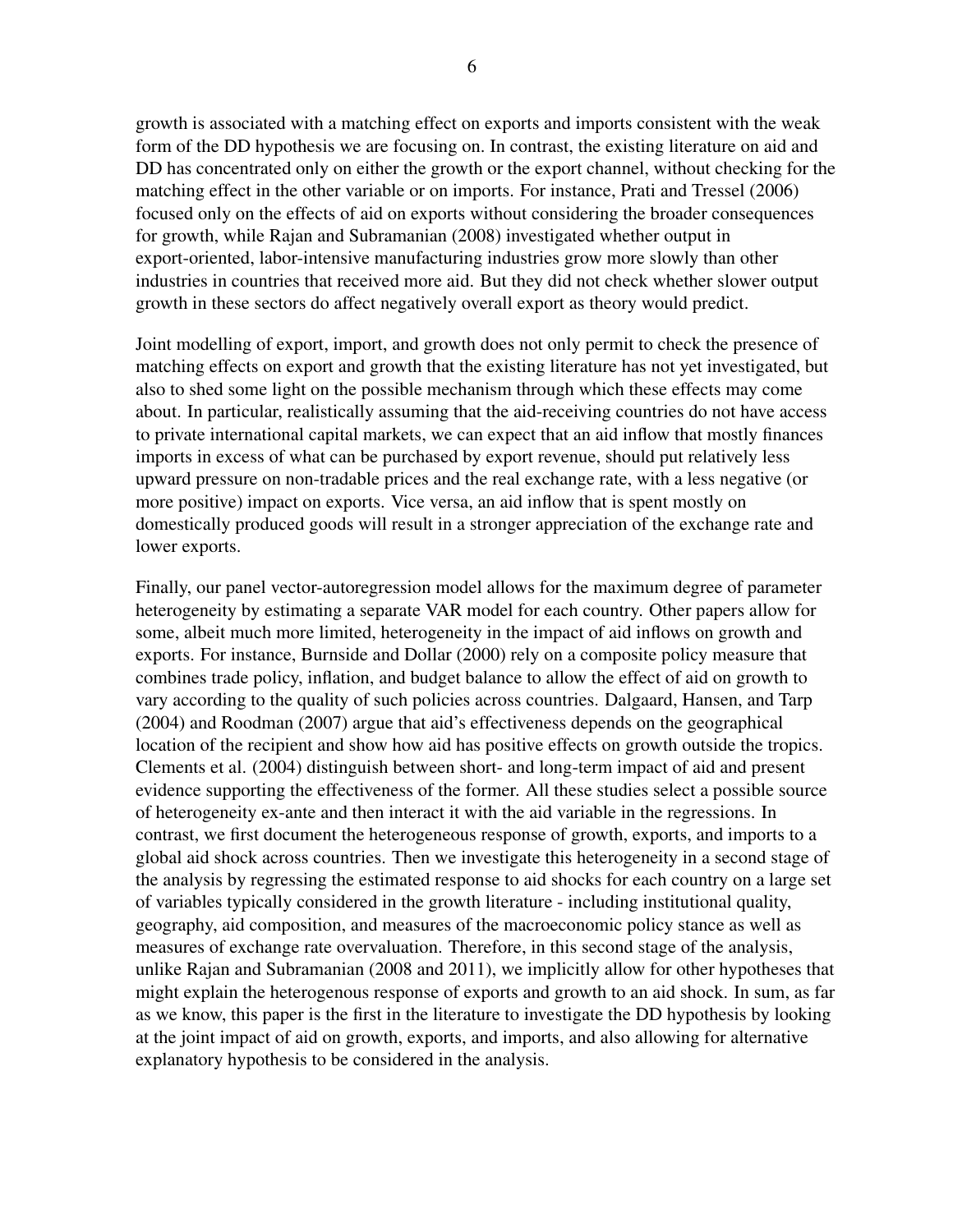The rest of the paper is organized as follows. Section 2 discusses the methodology we use. Section 3 presents our data set. Section 4 reports the estimation results and discuss their interpretation. Section 5 concludes.

#### II. METHODOLOGY

The empirical model we use in the analysis is a stationary, heterogenous panel vector-autoregression (PVAR) - e.g., Holtz-Eakin, Newey and Rosen (1988) and Attanasio, Picci, and Scorcu (2000), Canova and Ciccarelli (2004). In this model, we then identify a global aid shock by means of factor analysis (e.g, Forni & Reichlin, 1998) of the aid-to-GDP series of all countries in our sample. Thus, in this section, we present the empirical model and discuss its estimation and identification.

#### A. Empirical Model

We model the cross section of endogenous variables we focus on, collected in the vector  $Z_t^i$ , as the following stationary, heterogenous PVAR:

$$
B_0^i Z_t^i = B^i Z_{t-1}^i + C^i X_t^i + \mu^i + \xi^i t + \varepsilon_t^i
$$
  
\n $i = 1, \dots N; t = 1, \dots T$  (1)

where  $X_t^i$  is a vector of country-specific control variables,  $\varepsilon_t^i$  is a 4-dimensional vector of serially and cross-sectionally uncorrelated innovations with variance-covariance matrix  $\Omega^i$ ,  $\mu^i$ is a 4-dimensional vector of country specific effects, and *t* is a time trend, and  $B_0^i$ ,  $B^i$ ,  $C^i$ ,  $\xi^i$ are matrices of coefficients. *N* is the number of countries in the sample and *T* is the number of time periods (i.e., years).

We include four variables in  $Z_t^i$ . In addition to our measure of global aid (discussed in more detail below), we include per capita GDP growth, the export-to-GDP ratio, and the import-to-GDP ratio.<sup>7</sup> The inclusion of GDP growth and export does not need justification.<sup>8</sup> We include imports in the country VAR specification to help interpret more clearly the comovement that we shall document in the next section between export and growth in response to a global aid shock. Specifically, the rationale is that, depending on how large the response of imports to an aid shock is, the impact of the aid shock on the real exchange rate and on exports may vary. In the limit, for instance, if all aid is spent on imports, there should

<sup>7</sup> Per capita GDP growth is from the Penn World Table. The data for the export-to-GDP ratio and the import-to-GDP ratio are from the IMF *International Financial Statistics*. To measure aid at the at individual country level, we use the standard OECD concept of "net official development assistance." We enter aid, import and export as share of GDP as opposed to real per capita terms because, as GDP shares, these variables are linked by balance of payments identity under the assumption that aid-receiving countries have no access to private international capital markets.

<sup>&</sup>lt;sup>8</sup>We enter aid, import and export as share of GDP as opposed to real per capita terms because, as GDP shares, these variables are linked by balance of payments identity under the assumption that aid-receiving countries have no access to private international capital markets.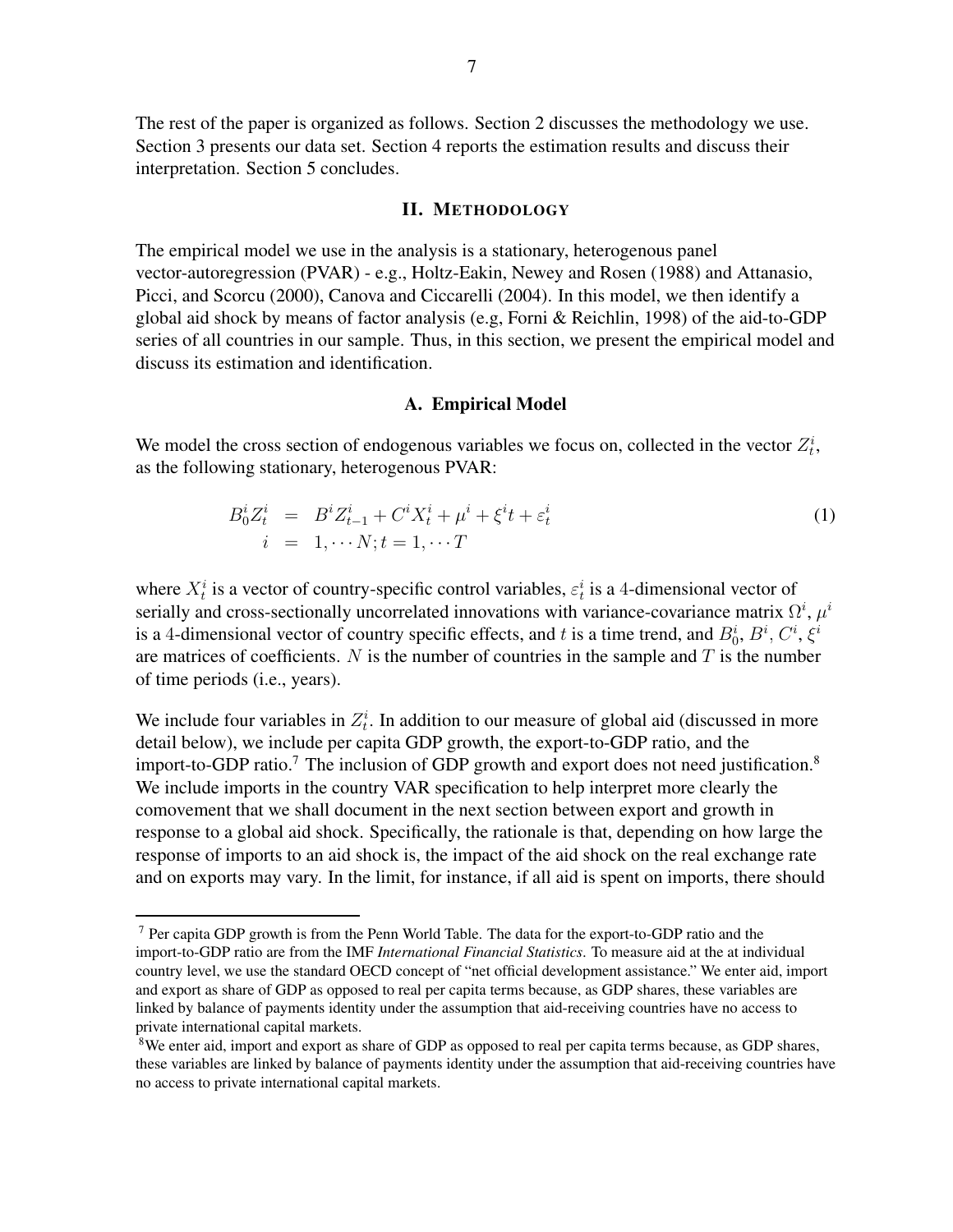be relatively less upward pressure on non-tradable prices and the real exchange rate, and a less negative (or more positive) response of exports. Vice versa, if all aid is spent on domestically produced goods, the impact on domestic prices and the exchange rate should be larger, with a worse export performance. Observing the import response and comparing it to that of export is informative on the channel of transmission that may be at work.

Note that we do not include the real exchange rate in the country VAR models as in principle we could do. We do so to able to conduct a "horse race" with other variable typically considered in the empirical growth literature in the second stage of the analysis - the part of the analysis in which we try to explain the varying impact of aid on growth and export. Including a time series for the real exchange rate in the VAR model would prevent us from comparing, in the second stage of the analysis, the explanatory power of measures of real exchange rate overvaluation with that of other potential determinants of the heterogeneity in the response of growth, exports, and imports to global aid shocks. Many variables typically used in the empirical growth literature, in fact, have no time series dimension - e.g., broad measures of institutions - and can then only be considered in the context of a pure cross-section analysis.

All variables included in  $Z_t^i$  are assumed to be covariance-stationary.<sup>9</sup> A temporary aid shock is thus expected to affect per capita growth and the trade shares only temporarily, with possible permanent effects on the cumulative response of these variables, and hence on cumulative trade flows and per capita GDP growth. Given that we use annual data, we include only one lag of  $Z_t^i$  because adding more lags to the VAR specification would use up degrees of freedom and would not be feasible statistically. The VAR specification is also the same for all countries to avoid introducing differences in country responses due to different model specifications, and because it would be practically difficult to search for a data-congruent specification for each considered country.

The vector of controls  $X_t^i$  includes two sets of variables. The first is a set of dummies for wars and natural disasters, and associated emergency aid flows, to avoid that large outliers in the time series data distort the VAR estimates at the country level.<sup>10</sup> The second set includes three variables: (i) a real commodity export price index, (ii) an index of trading partners's import volume growth, as well as (iii) an index of trade liberalization.<sup>11</sup> These variables play a specific role in our identification strategy, and hence their inclusion is discussed in more detail below together with the identification of the global aid shock.

<sup>9</sup> See Table 1 for descriptive statistics on this assumption. Preliminary evidence supporting this hypothesis based on standard unit root tests is not reported but is available from the authors on request.

 $10$  Specifically, we include the following dummy variables: (1) Dummy for the years of war; (2) Dummy for the years of *civil* war; (3) Dummy for the three years of postconflict after the end of war or a civil war; (4) Dummy for the years of earthquake; (5) Dummy for the years of drought; (6) Dummy for the years of flood or windstorm. <sup>11</sup> The source of the data are the IMF World Economic Outlook database and Warcziag and Welch (2008), respectively.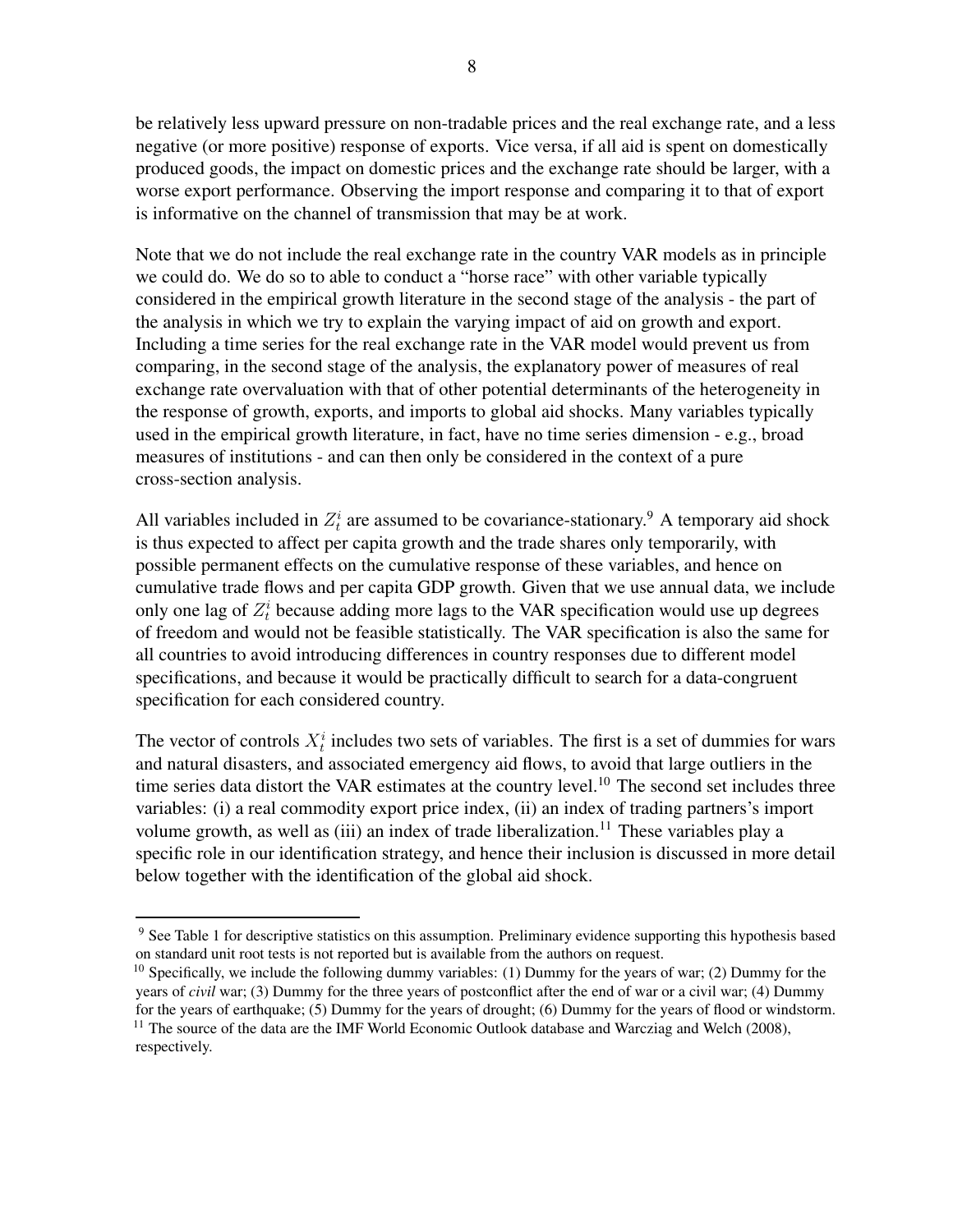#### B. Estimation

To estimate the model above, we use the mean group estimator of Pesaran and Smith (1995) and Pesaran, Smith, and Im (1995). This is a standard technique for the estimation of dynamic panel data models with heterogenous slope coefficients.<sup>12</sup> The technique involves estimating the VAR model above country-by-country, with ordinary least squares, and then taking averages of the estimates (e.g., impulse responses or variance decompositions) across countries. We use arithmetic averages, but we also computed weighted averages, weighting by the inverse of the standard error of the individual impulse response and the variance decompositions, and found similar results (not reported). Note here that, as Lee et al. (1998) illustrated, a standard dynamic growth regression that allows for the possibility of slope-heterogeneity (i.e., a standard dynamic panel data model with heterogeneous slope coefficients) would have to be estimated with the same technique. This is because fixed effect, random effect, and instrumental variable estimators are inconsistent in a dynamic panel data model under slope heterogneity (Pesaran & Smith, 1995).

A second important point to note is that, in the estimation of the country VARs, for simplicity, we do not impose the exclusion restrictions that *lagged* growth, export, and import do not affect global aid in each country i, i.e., the matrix  $B^i$  in equation (1) is unrestricted. As we shall see below these restrictions are not necessary for identification purposes (absence of contemporaneous impact of country variables on global aid is sufficient for identification purposes), while they would complicate the estimation procedure considerably and unnecessarily. In fact, imposing such restrictions could yield only efficiency gains, but all the results of the paper can be derived without using the standard errors of the country estimates. So the main results reported in the paper would not be affected by imposing such restrictions. We also regard the technical simplicity of the analysis that we implement as an important advantage of the approach we propose.

#### C. Identification of a global aid shock

Identification of the global aid shock naturally follows from focusing on the common component of individual country aid-to-GDP ratios. The common component of individual aid-to-GDP series, can be interpreted as representing donors' common aid policies, such as aid policies associated with the Cold War, the Heavily Indebted Poor Countries (HIPC) initiative, or more recently the Millennium development goals and the associated promised surge in aid.

The common component of individual aid-to-GDP series can be obtained from the data by means of factor analysis. Specifically, following Forni and Reichlin (1998), we measure global aid as the cross section average, for each year, of country-specific aid-to-GDP series. This measure of global aid is plotted in Figure 1. As we can see, the series trends upward till

 $12$ See Lee, Pesaran, and Smith (1998) for an application of this techniques to the empirical growth literature. The literature that extends this estimation approach to PVAR models is surveyed by Smith and Fuertes (2007). Rebucci (2010a) provides Monte Carlo evidence on the performance of this estimator relative to a fixed effect estimator and instrumental variable estimator. See Rebucci (2010b) for an application.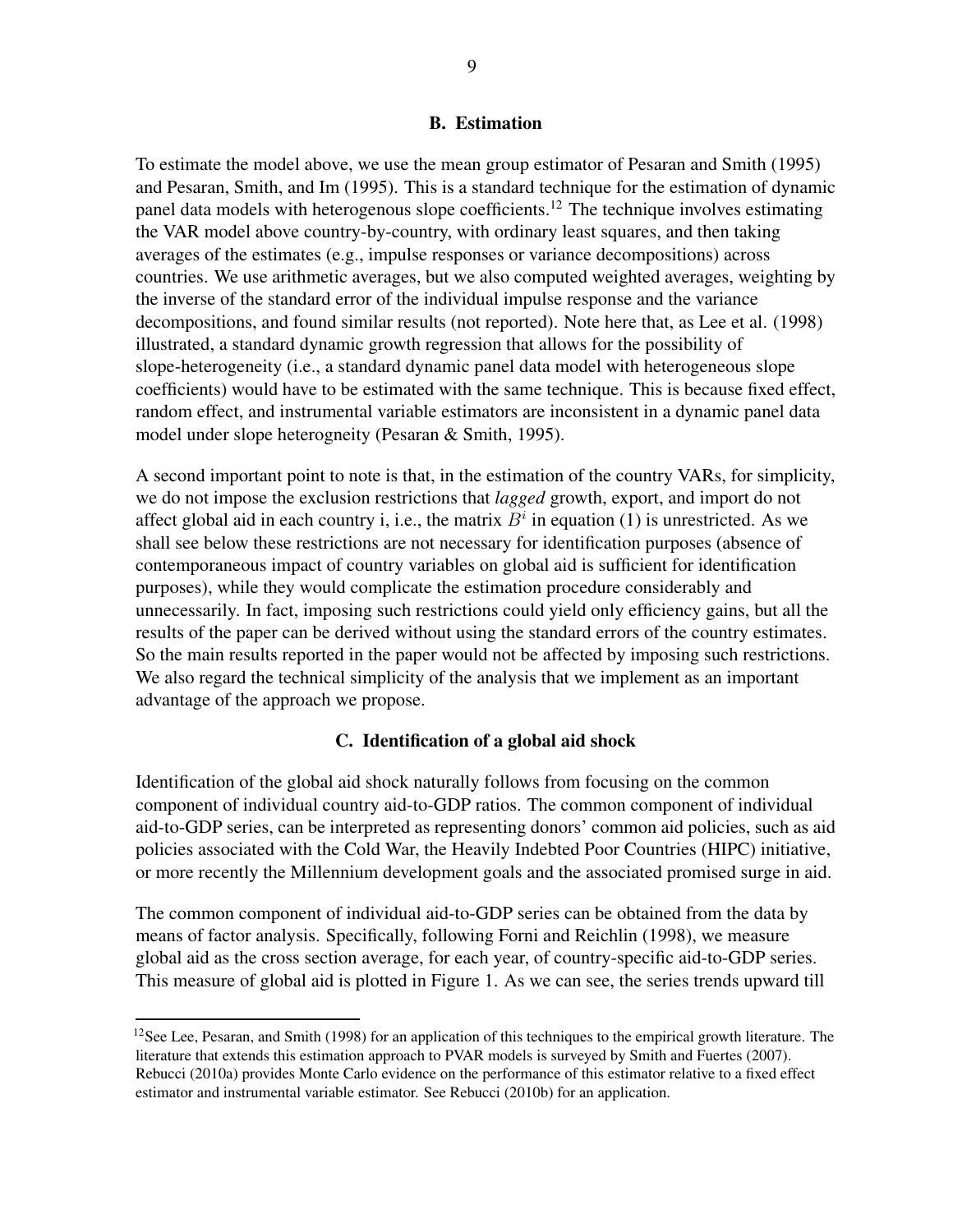the end of the Cold War, in 1991, and then declines steadily, with the exception of three large increases in 1994, 2001, and 2002, associated with the delivery of debt relief from the Paris Club and the HIPC initiative in many countries at the same time. To check the robustness of the analysis to the specific technique with which we construct our global aid variable, we also consider three other approaches to measure the common component of individual aid-to-GDP series. These are a dynamic and a static common factor component and a more conventional first principal component of the individual aid series. As we can see from Figure 2, they give essentially the same results, with sample correlations above 0.9 in all three cases.<sup>13</sup> Simplicity of implementation of the analysis thus suggests to use the simple average as we do, following Forni and Reichlin (1998).

How well does global aid correlate with country aid series? In our sample, global aid correlates very well with individual aid-to-GDP series. Table 2 reports the coefficients of country specific OLS regressions of individual aid-to-GDP series on our preferred measure of global aid, which can be interpreted as the loadings onto the common factor.

As we can see, the average coefficient is about 0.5, while the median is almost  $0.7^{14}$  In addition, as we mentioned in the introduction, the first principal component of these series explains 45 percent of the variability in the aid-to-GDP series in our sample.

Once we constructed a global aid variable, to identify a global aid shock, we need only to assume that global aid does not respond contemporaneously (i.e., within a year) to shocks to the other variables in each country VAR model (per capita GDP growth, exports, and imports).<sup>15</sup> Given this assumption, an exogenous shock to global aid and associated impulse responses of the other variables can be derived easily from the Cholesky decomposition of the variance covariance matrix of the estimated reduced form residuals of each country VARs (1), with global aid ordered first in the system.<sup>16</sup>

But is the critical assumption that global aid does not respond within a year to shocks to the other variables in each VAR justified? For this assumption to be valid, we need to rule out the possibility that reduced form residuals of the growth, export, and import equations in the country VARs might capture shocks that affect the global aid variable within a year. The definition of global aid itself rules out the possibility that *country-specific shocks* to GDP growth, exports, and imports might affect global aid. This follows directly from the fact that

<sup>&</sup>lt;sup>13</sup> Note that the common component measured by the dynamic common factor has a different scale, but a sample correlation of 0.92 with the average aid-to-GDP series. The standard principal component and the static common factor have a correlation of 0.94 and 0.92 with the average aid-to-GDP series, respectively.

 $<sup>14</sup>$  The unadjusted standard deviation is about 0.5. Adjusting the sample standard deviation to obtain a consistent</sup> mean group estimate of the average loading yields a standard error of 0.08 (See footnote 20 below for details).

<sup>&</sup>lt;sup>15</sup> As we anticipated discussing estimation issues, we do not need to impose that country aid series do not Granger cause global aid to identify a global aid shock in our model. On the other hand, not imposing such restrictions simplifies significantly estimation of the country VARs, which can rely on OLS rather than full information maximum likelihood.

<sup>&</sup>lt;sup>16</sup> Note here that, for the purpose of identifying the effects of the global aid shock, the order of the other three endogenous variables in the system does not matter.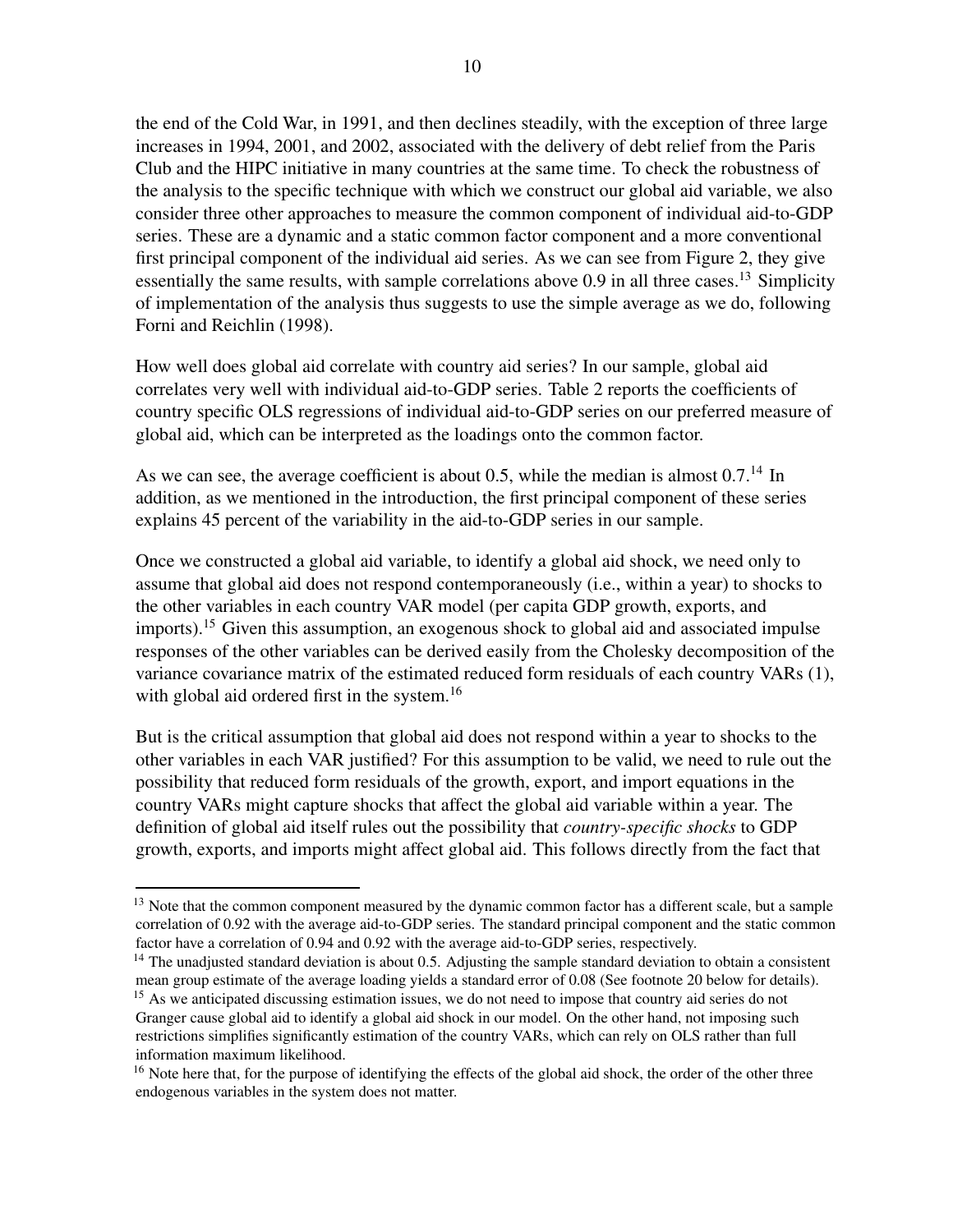individual aid-receiving countries are too small to affect the average of aid-to-GDP ratios across all aid-receiving countries, which is a key advantage of the identification strategy we propose relative to previous studies.<sup>17</sup>

However, the definition of global variable itself cannot rule out the possibility that the reduced form residuals of the growth, export, and import equations might capture other *global shocks*, which in turn could in principle affect global aid. Two specific concerns regard the global business cycle and the strong waves of trade liberalization in aid receiving countries of the past two-three decades. Both these two common factors might in principle induce a positive correlation between global aid and growth, exports, and imports in aid receiving countries, to the extent to which donor policies depend on the state of the global cycles or may reward trade liberalization efforts with additional aid.

To address these concerns, and thus bolster the underpinnings of the our key identifying assumption that the residuals of the reduced form of the growth, export, and import equations do not reflect shocks also affecting global aid within a year, we augment the PVAR system (1) with a small set of control variables  $(X_t^i)$ . These variables aim at "cleaning" the reduced form residuals of the country VARs from the effects of common shocks that might impact contemporaneously global aid and the other variable in the system. This set of variables includes (i) a real commodity export price index based on international commodity prices and (ii) a trading partners' import volume index - both based on IMF World Economic Outlook data and made country-specific using commodity export shares and trade weights that permit capturing the impact of the global cycle on each aid-receiving country in our sample - and (iii) the country-specific index of trade liberalization of Wacziarg and Welch (2008) that captures increases in exports and imports due to trade reforms.<sup>18</sup>

# III. DATA

We start by including 55 countries with median aid-to-GDP ratio greater than 2 percent and population above 1 million out of 107 potential aid-receiving countries. These criteria avoid inclusion of countries for which aid is not an important source of foreign financing (e.g., emerging market countries) and artificial sample inflation with small countries.

<sup>&</sup>lt;sup>17</sup> As it is well known, aid-dependent economies export primarily to more advanced economies and are not primarily tied to each other and other poor economies. It is therefore unlikely that our key identification assumption is violated due to second-round effects via trade linkages among aid-receiving countries. <sup>18</sup> Note that good controls for the heterogeneous impact of the global cycle across countries would be needed also in most instrumental variable approaches used in the literature. For example, the time series version of Rajan and Subramanian's (2006) instrumental variable uses individual donors' budgetary positions as a source of exogenous time-series variation. This approach might result in an invalid instrument if the donors' budgetary positions were correlated, as it is likely, with the global cycle. Including time dummies in the panel estimation could not fully address this concern as the impact of the global cycle could be country-specific and, thus, require the estimation of separate coefficients. From this point of view, the PVAR approach of this paper has the advantage of allowing measures of global shocks to affect each variable with a country-specific coefficient (at the cost, of course, of having to select specific indicators of global shocks).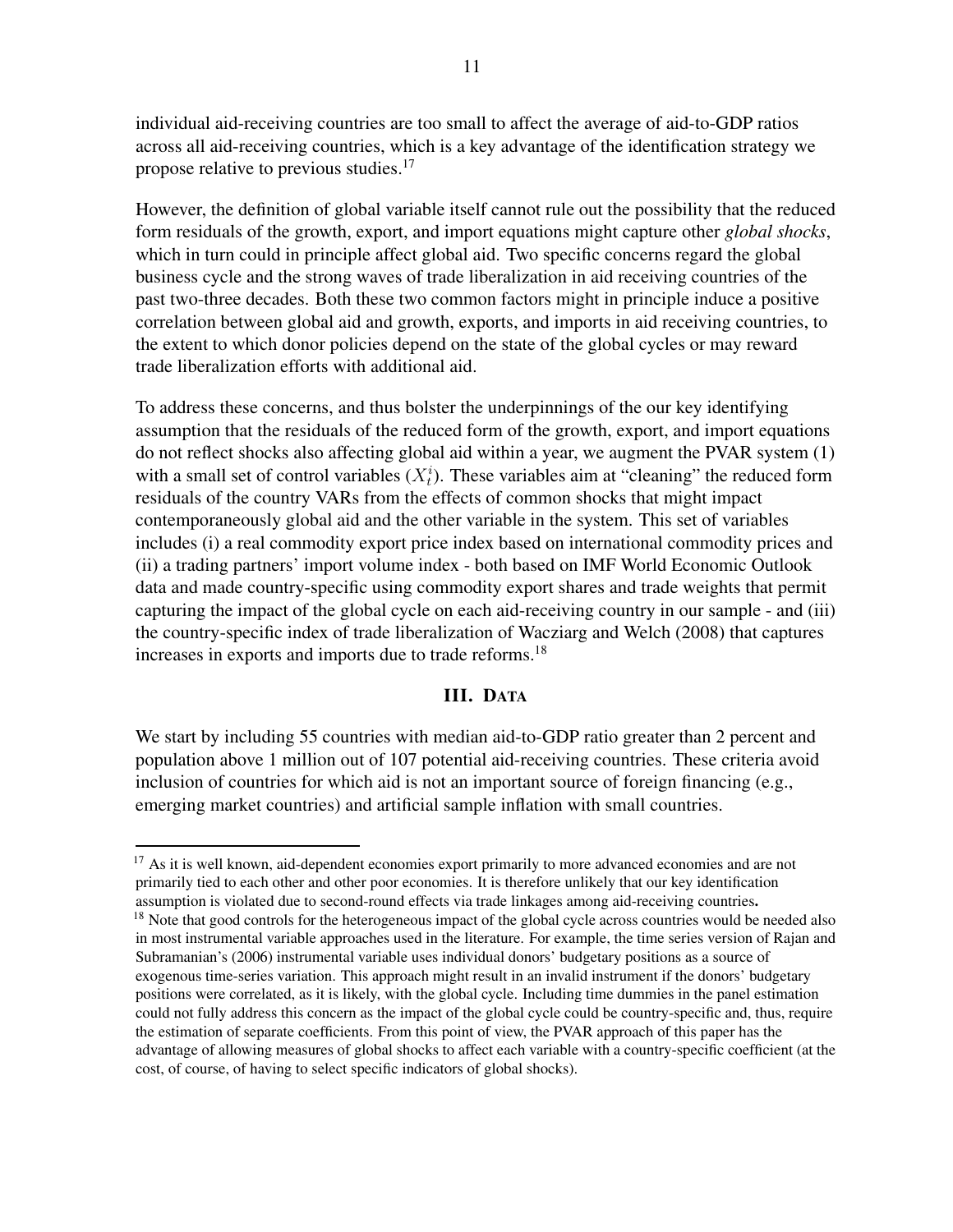From these 55 countries, we select 37 countries whose data (both endogenous and exogenous variables) are available for more than 20 years, over the period from 1960 to 2002. Thus, both the cross section and the time dimension of the panel are reasonably sized to address consistency issues of the estimates we want to compute.<sup>19</sup>

We then exclude seven countries because they turn out to display explosive dynamic responses to our global aid shock (namely, Ethiopia, Ghana, Lesotho, Myanmar, Senegal, Chad, and Zimbabwe). As we noted already, in conducting the empirical analysis at the country level for a large number of countries there is always a trade-off between the degree of non-parametric heterogeneity that can be allowed for, which would permit maximizing the number of usable countries included in the sample, and the need to avoid ad hoc assumptions on the model specification of individual countries, which may result in different estimates due to a different model specification. Here, we impose a common model specification across countries, because it eliminates the possibility to have different estimation results due to a different model specifications. The cost, however, is to drop a few countries from the sample that display explosive behavior. This leaves us with 30 countries in the sample.

Note, however, that the average across countries of aid-to-GDP series includes 42 countries for which we have the necessary aid data. Although five countries of these 42 do not have a complete set of series with more than 20 years, there is no reason to exclude them from the computation of the common component of aid-to-GDP, which is our measure of global aid.

#### IV. RESULTS

The first main result of the analysis is that, consistent with the weak form of the DD hypothesis that we consider, the long-run comovement between growth and export responses caused by our global aid shock is positive, economically sizable, and statistically significant. This is illustrated by Figure 3 that is a scatter plot of the *cumulative* response of per capita GDP growth to a global aid shock against the cumulative response of the export-to-GDP ratio to the same shock. The size of the shock is one-standard deviation, roughly equivalent to one percent of GDP on average among aid-receiving countries on impact, and reaching 2 percent of GDP cumulatively in the long run. As we can see from Figure 3, the p-value of the regression line is very small, and the magnitude of the country effects is sizable, if the global aid shock is scaled realistically (say, for instance, by a factor of 2.5, as it is done in footnote 22 below). This association is robust to the exclusion of Congo and Nicaragua that may be regarded as outliers. Consistent with the DD hypothesis, the association depicted in Figure 3 suggests that, in response to a global aid shock, per capita output growth falls when export performance deteriorates. What may be explaining this association in our sample of countries? The second main result of the paper suggests that exchange rate overvalaution may drive the DD-like dynamic responses of export and growth to global aid shocks documented in Figure 3. This is borne out by Table 3, which reports univariate OLS regressions of the

<sup>&</sup>lt;sup>19</sup> See Judson and Owen (1999) for Monte Carlo simulation evidence on standard dynamic panel data models, and Rebucci (2010a) for Monte Carlo evidence on a PVAR like model (1). Rebucci (2010b) for an application.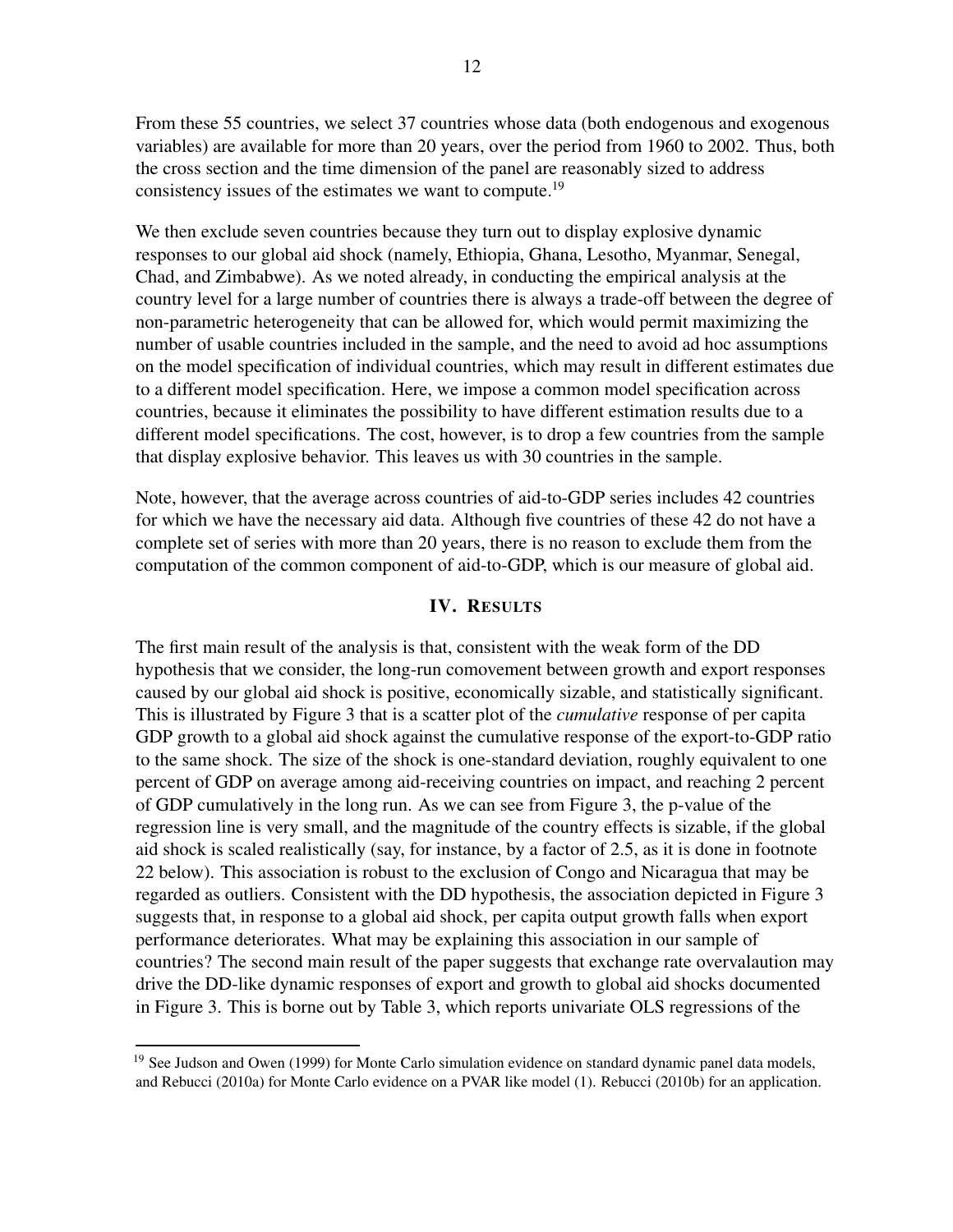cumulative responses of growth and exports (Panels A and B, respectively) on variables typically used in the literature on aid and growth in.<sup>20</sup> This subset of variables was selected from all the co-variates considered by Rajan and Subramanian (2007), by choosing only variables with sample correlation with the cumulative growth response higher than 0.1. The selected set of variables includes three measures of exchange rate overvaluation.<sup>21</sup> As we can see from Table 3, both cumulative growth and export responses are associated with overvaluation measures. Other covariates typically considered in the literature are less closely associated with growth and export responses to the global aid shock. While some other variable selected does correlate with the right sign with the growth and export responses, statistical significance is above standard thresholds only for measures of overvaluation, for both growth and export responses. For instance, financial development (as measured by M2 over GDP) is significant only for the growth response, while the share of multilateral aid is significant only in the case of the export response. $22$ 

Interestingly, however, the evidence we report indicates that DD is not the end of the story. Figure 3, in fact, also shows that in about half of the countries in the sample the global aid shock has a *positive* cumulative effects on both per capita output growth and export.

And this is not consistent with the DD hypothesis we consider. To investigate further the association between cumulative growth, export, and import in response to the global aid shock, we split the sample in two groups of countries depending on the sign of the cumulative effect of the global aid shock on growth.

Figure 4 reports these additional results. The panels on the left hand side of the Figure report results for the positive response group, while the panels on the right hand side report results for the negative response group. The Figure plots the mean-group cumulative response to the global aid shock (i.e., the average cumulative response within the group), together with oneand two-standard deviation error bands.<sup>23</sup> As we can see, positive growth responses are associated with positive export and import responses, and vice versa. Note then that, while within each of the two groups the sign of the cumulative effect of the global aid shock on growth is the same by construction, there is no mechanical link with the sign of the cumulative export and import response within group. Thus, the association between the sign of the cumulative response of growth, export and import within each group is a finding of the empirical analysis and not a mechanical consequence of the group selection criterion.

<sup>&</sup>lt;sup>20</sup> Note that the number of countries included in the regressions in Table 3 is 25 rather than 30 because of data availability.

<sup>21</sup> See Table 3 on their sources and definition.

<sup>&</sup>lt;sup>22</sup> Note that measures of overvaluation and the share of multilateral aid are highly negatively correlated (correlation not reported). This suggests that limiting or preventing overvaluation may be one way through which multilateral involvement matters.

<sup>&</sup>lt;sup>23</sup> We calculate the variance of the mean group cumulative response by taking the variance (across countries for each time period) of individual country responses and dividing it by (1-N). As Pesaran et al. (1995) demonstrate, this adjustment yields a consistent estimate of the true cross-section variance of the mean group response. Note that the computation of these standard errors does not depend on the standard error of the country estimates.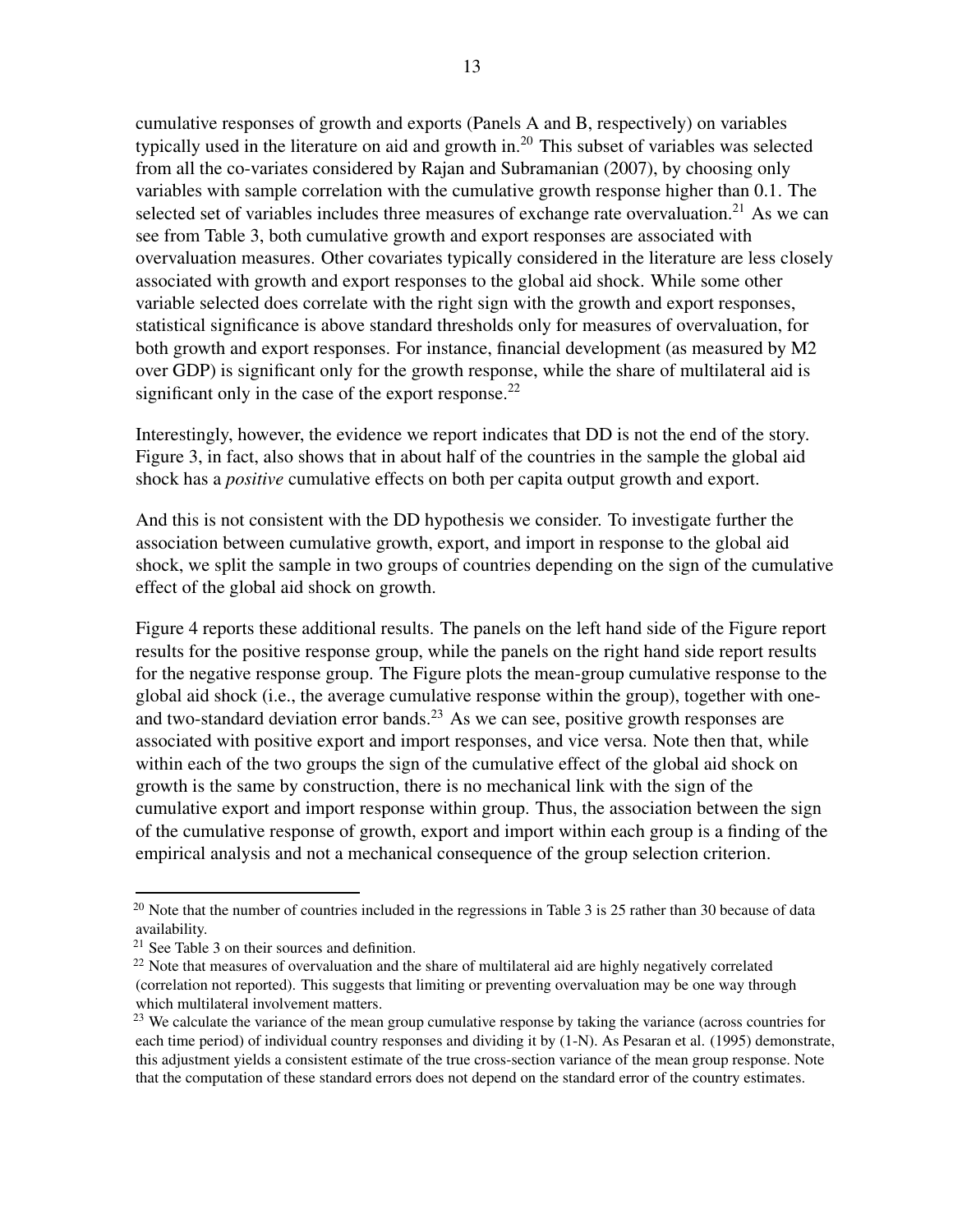Note finally that, the average size of these responses across group is comparable. It is thus evident that the average impact in the entire cross section must be negligible. And as we can see from the panel on the left of Table 4, which reports the country groups, there are 14 countries with a positive cumulative response of GDP per capita and 16 countries with a negative response. The economic magnitude of the effects in Figure 4, in both groups, is sizable. To recall, the one-standard deviation shock to global aid that we consider is equivalent to a shock of about one percent of GDP on average on impact, resulting in cumulative disbursements of 2 percent of GDP on average in the long run. In the case of the positive growth response group, GDP increases cumulatively by about one and a half percent in the long run, while exports and imports expand by one and four percent of GDP, respectively. In the case of the negative growth response group, GDP per capita falls cumulatively by more than two percent, with exports declining cumulatively by about one and a half percent of GDP, and imports also falling by almost two percent of GDP.<sup>24</sup>

The behavior of imports permits to reinforce the interpretation of the results in Figure 4 in terms of the DD hypothesis we focus on. In the long run, in the positive response group (left column of panels in Figure 4), imports increase more than exports by about the same amount as the cumulative aid response (around 2 percent of GDP). Assuming that aid-receiving economies have no access to private international capital markets, this evidence implies that, in this group of countries, foreign aid primarily finances a trade gap between imports and exports rather than the purchase of domestically produced goods, possibly helping to contain exchange rate appreciation and export contraction. In contrast, in the negative response group (right column of panels in Figure 4), the cumulative response of imports is almost identical to the long-run response of exports, with no trade gap opened up by the aid shock. This suggests that, in the negative response group of countries, aid inflows did not finance imports in excess of what can be purchased with export revenues alone, and were more likely spent on domestically produced goods (including non-tradable goods), possibly leading to a real exchange rate appreciation that might affected both export and growth negatively.

The growth and export responses in the two groups of countries in Figure 4 are different statistically by the criterion that is appropriate for our model (i.e., one-standard error band). The growth responses in the two groups are different even using a two-standard error band criterion, while the export responses differ only using a one-standard error band. The use of two-standard error bands, however, is conventional in the context of estimating more restricted structural econometric models, but a lower standard is applied to VAR models that use only minimal structure (Sims, 1987). This suggests that the one-standard error band is an acceptable criterion for our model to use.

The additional results reported in Figure 4 are robust to the grouping criterion used. To check the robustness of the results along this dimension, Figure 5 reports the same set of dynamic

 $^{24}$  As the VAR system is a linear model, these impulse responses can be scaled up or down as needed. For instance, a cumulated positive global aid shock of 4 percent of GDP (i.e., a two-standard deviation shock), in the negative response group, reduces cumulated imports and exports by about 3 and 4 percent of GDP, respectively, and GDP per capita by 4 percent.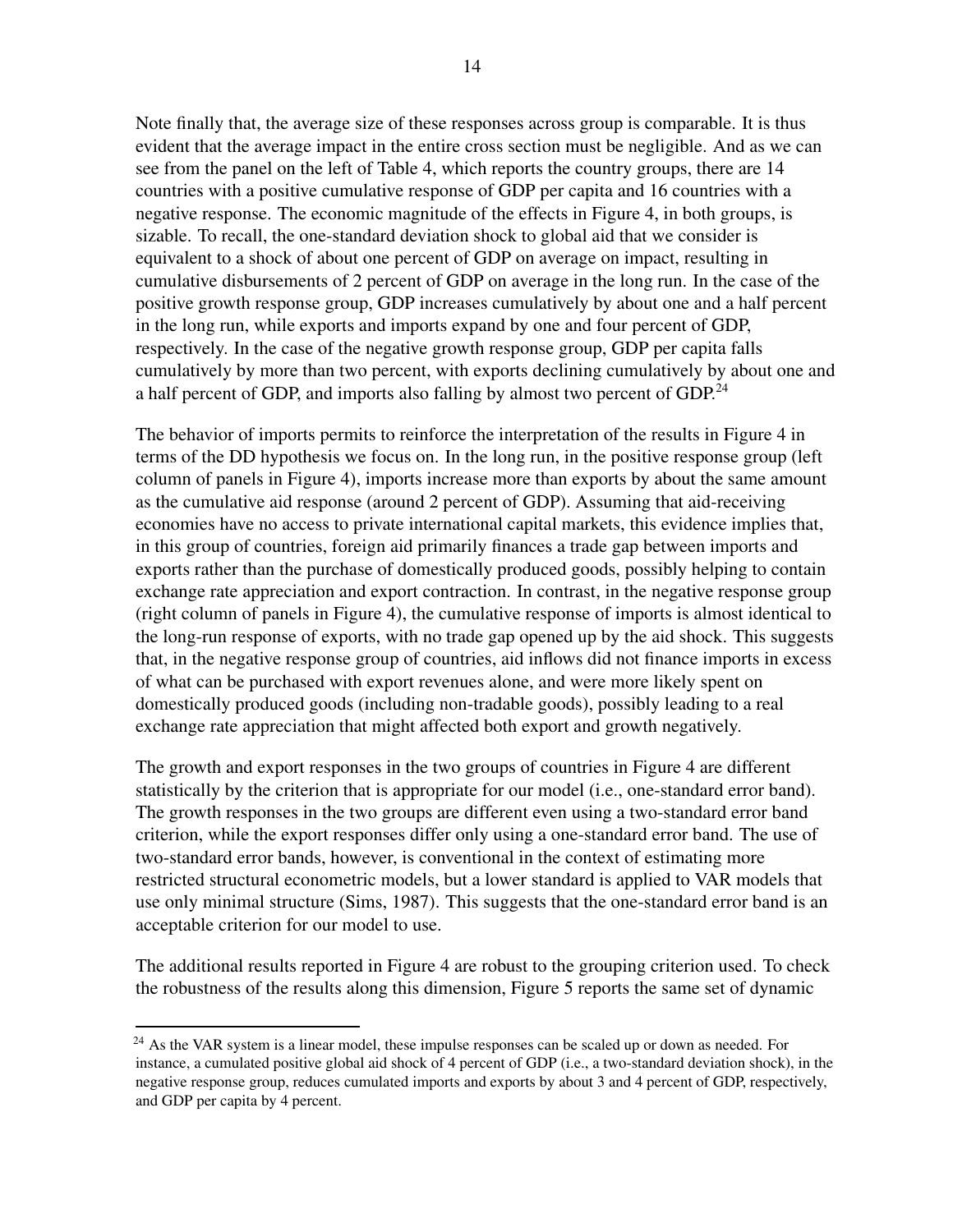responses grouped according to the sign of the export response to the global aid shock. When we group countries according to the sign of the export responses, we find very similar dynamic responses. In this case, as we can see from the panel on the right of Table 4, the cumulative growth and export responses are positive in 13 countries and negative in 17 countries. And, again, the sign differences of the growth and export responses are statistical significant using a one-standard error band criterion.

Finally, it is interesting to ask how important global aid shocks have been, on average, during our sample period, in determining growth and trade flows volatility. The impulse responses in Figures 4 and 5 illustrate the transmission of a one-time shock to global aid on growth, exports, and imports, but not their relative importance. Figure 6 instead reports the variance decompositions of these variables, which help addressing this question, grouped by both growth and export responses. These decompositions show that the share of the variance of per capita growth and export explained by the global aid shock is around 10 percent of total variance (slightly above in the case of exports and slightly below in the case of growth). And this is regardless of the aggregation criterion used (growth or export response), the response group considered (positive or negative), and despite the sizable dynamic effects found in the impulse response analysis. The finding is consistent with the well known fact in the empirical growth literature that the typical growth covariates can explain only a fraction of total growth variability, with an unexplained regression residual that is usually large.<sup>25</sup> In addition, note that, in our case, the large growth residual (the share of growth variance not explained by our global aid shock) is not the consequence of global aid being weakly associated with the individual aid series. Indeed, Table 2 showed that our measure of global aid correlates well with individual country series and explains a significant share of the cross-section variability in aid-to-GDP ratios.

# V. CONCLUSIONS

In this paper we investigated empirically a weak form of the "Dutch disease" hypothesis of the ineffectiveness of aid on growth by using a time series econometric methodology that is novel in this literature: a heterogeneous panel vector-autoregression model identified through factor analysis.

Our main empirical findings are consistent with the weak form of the DD hypothesis that we consider: (i) a global aid shock causes cumulative import, export and per capita GDP growth to comove positively and strongly in the long run, (ii) with export and growth responses correlating closely with measures of exchange rate overvaluation, unlike other typical growth covariates used in the literature.

Nonetheless, the evidence reported in the paper also suggests that not all aid-receiving countries are doomed to catch DD. In about half of the sample, global aid has a negative effect on cumulative exports, imports, and per capita GDP growth consistent with the DD

<sup>&</sup>lt;sup>25</sup>See Easterly et al. (1993) on the theoretical bounds of the R-square statistic for a typical growth regression.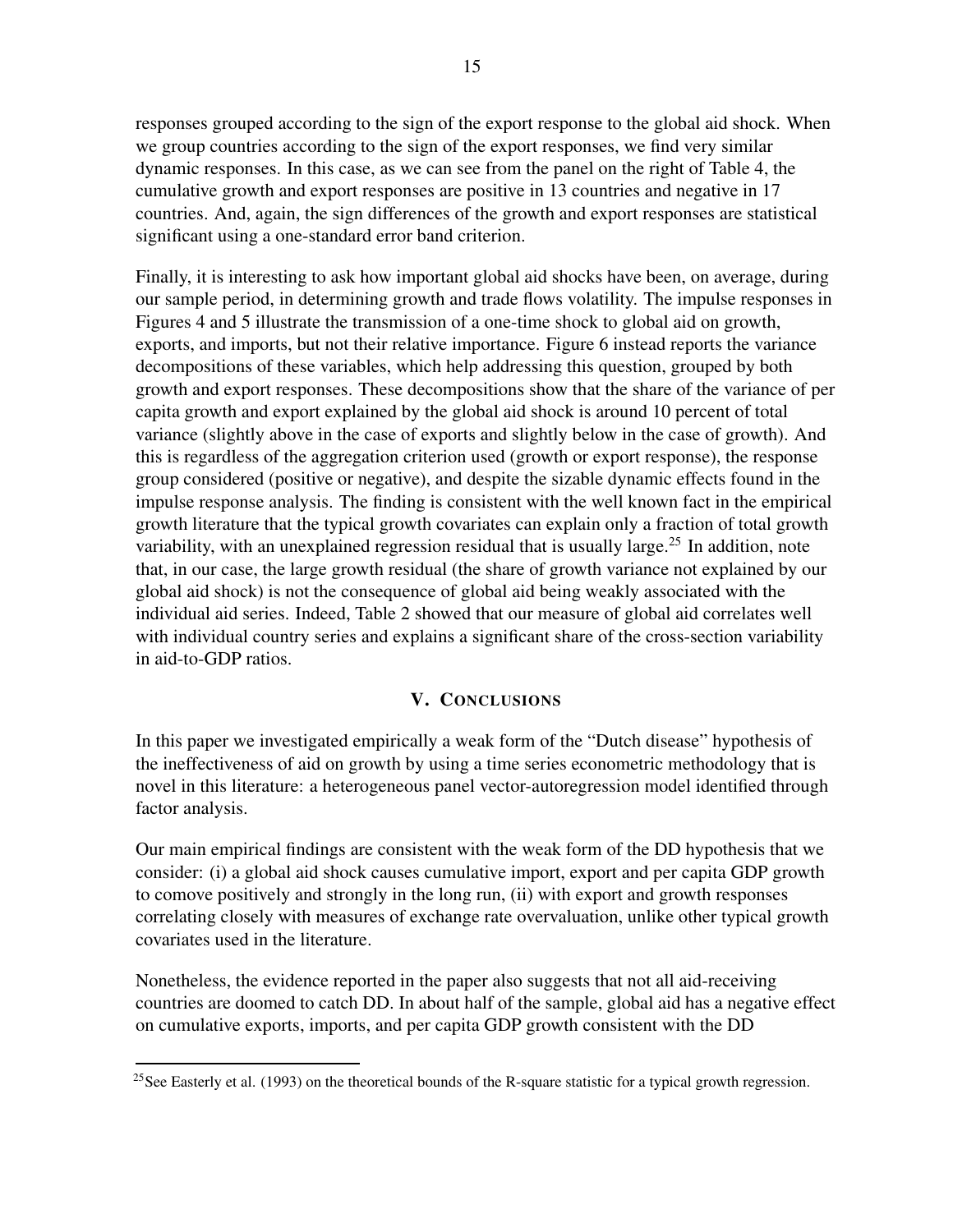hypothesis. In the other half of the sample, however, aid spurs exports, imports, and growth. In both cases, the effects aid shocks are economically sizable and statistically significant. And the quantitative differences in the response of import and export across these two groups of countries suggest that the extent to which aid is spent on imported goods as opposed to domestically produced goods may explain what permits some countries to avoid DD. This further suggest that exchange rate policy should be an important area of focus to try to contain contagion from DD in response to aid inflows.

A question the evidence reported in the paper leaves us with is how, precisely, aid can spur exports and growth. While it is easy to conjecture what could explain such a positive dynamics (e.g., foreign aid might boost productivity and exports through infrastructure projects, such as the construction of ports and roads), our empirical strategy is not designed to discriminate among alternative competing explanations of a positive association between aid, exports, and growth, because it is geared towards identifying and illustrating the DD hypothesis. We therefore leave the task of investigating specific channels through which aid can positively affect exports and growth to future research.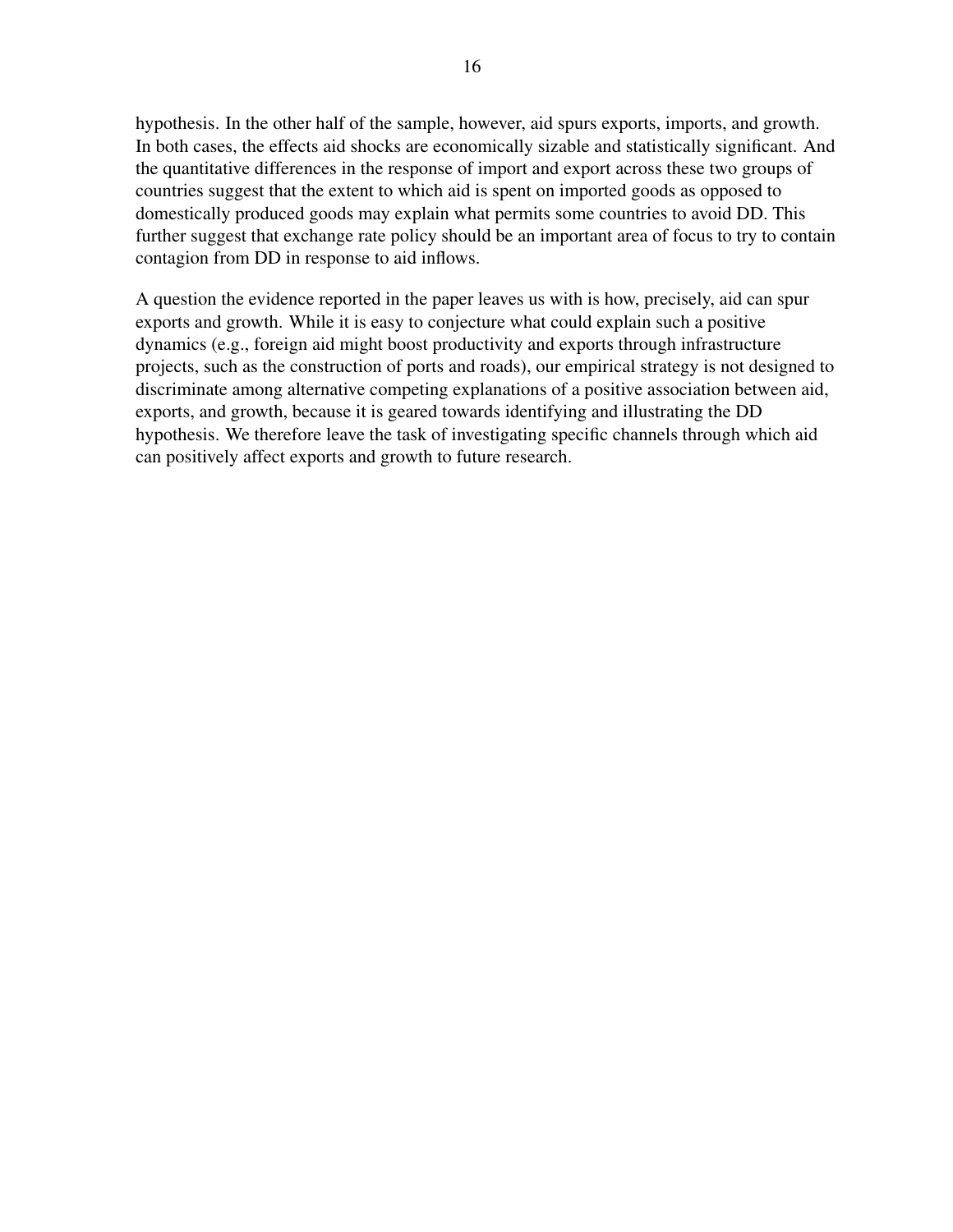#### **REFERENCES**

[1] Attanasio, O.P., Picci L., & Scorcu, A.E. (2000). Saving, Growth and Investment: a Macroeconomic Analysis Using a Panel of Countries. *The Review of Economics and Statistics*, *82*(2), 182-211. doi:10.1162/003465300558731

Berg, A., Shekhar, A., Hussain, M., Roache, S., Mirzoev, T., & Mahone, A. (2007). *The Macroeconomics of Scaling Up Aid – Lessons from Recent Experiences*. (IMF Occasional Paper No. 253). Washington, DC: International Monetary Fund.

Burnside, C., & Dollar, D. (2000). Aid, Policies, and Growth. *American Economic Review, 90*(4), 847–868. doi:10.1257/aer.90.4.847

Burnside, C., & Dollar, D. (2004). *Aid, Policies, and Growth: Revisiting the Evidence*. (Policy Research Working Paper Series No. 3251). Washington, DC: World Bank.

Canova, F., & Ciccarelli, M. (2004). Formulation, Estimation and Testing of Bayesian Panel VAR Models. *Journal of Econometrics, 120*(2), 327-359. doi:10.1016/S0304-4076(03)00216-1

Cerra, V., Tekin, S., & Turnovsky, S. (2008). *Foreign Aid and Real Exchange Rate Adjustment in a Financially Constrained Dependent Economy*. Unpublished manuscript.

Clemens, M.A., Radelet, S., & Bhavnani, R. (2004). *Counting Chickens when They Hatch: the Short Term Effect of Aid on Growth.* (Working Paper No. 44). Washington, DC: Center for Global Development.

Dalgaard, C-J., Hansen, H., & Tarp, F. (2004). On the Empirics of Foreign Aid and Growth. *The Economic Journal, 114*(496), 191–216. doi:10.1111/j.1468-0297.2004.00219.x

Easterly, W., Kremer, M., Pritchett, L., & Summers, L.H. (1993). Good Policy or Good Luck? Country Growth Performance and Temporary Shocks. *Journal of Monetary Economics, 32*(3), pp. 459-483. doi:10.1016/0304-3932(93)90026-C

Forni, M., & Reichlin, L. (1998). Let's Get Real: a Factor Analytical Approach to Disaggregated Business Cycle Dynamics. *Review of Economic Studies, 65*(3), 453-473. doi:10.1111/1467-937X.00053

Hansen, H., & Tarp, F. (2001). Aid and Growth Regressions. *Journal of Development Economics, 64*(2), 547-570. doi:10.1016/S0304-3878(00)00150-4

Holtz-Eakin, D., Newey, W., & Rosen, H. (1988). Estimating Vector Autoregressions with Panel Data. *Econometrica, 56*(6), 1371-1395. doi:10.2307/1913103

Johnson, S., Ostry, J.D., & Subramanian, A. (2007). *The Prospects for Sustained Growth in Africa: Benchmarking the Constraints*. (IMF Working Paper No. 07/52). Washington, DC: International Monetary Fund.

Jones, C. (1995). Time Series Tests of Endogenous Growth Models. *Quarterly Journal of Economics, 110*(2), 495-525. doi:10.2307/2118448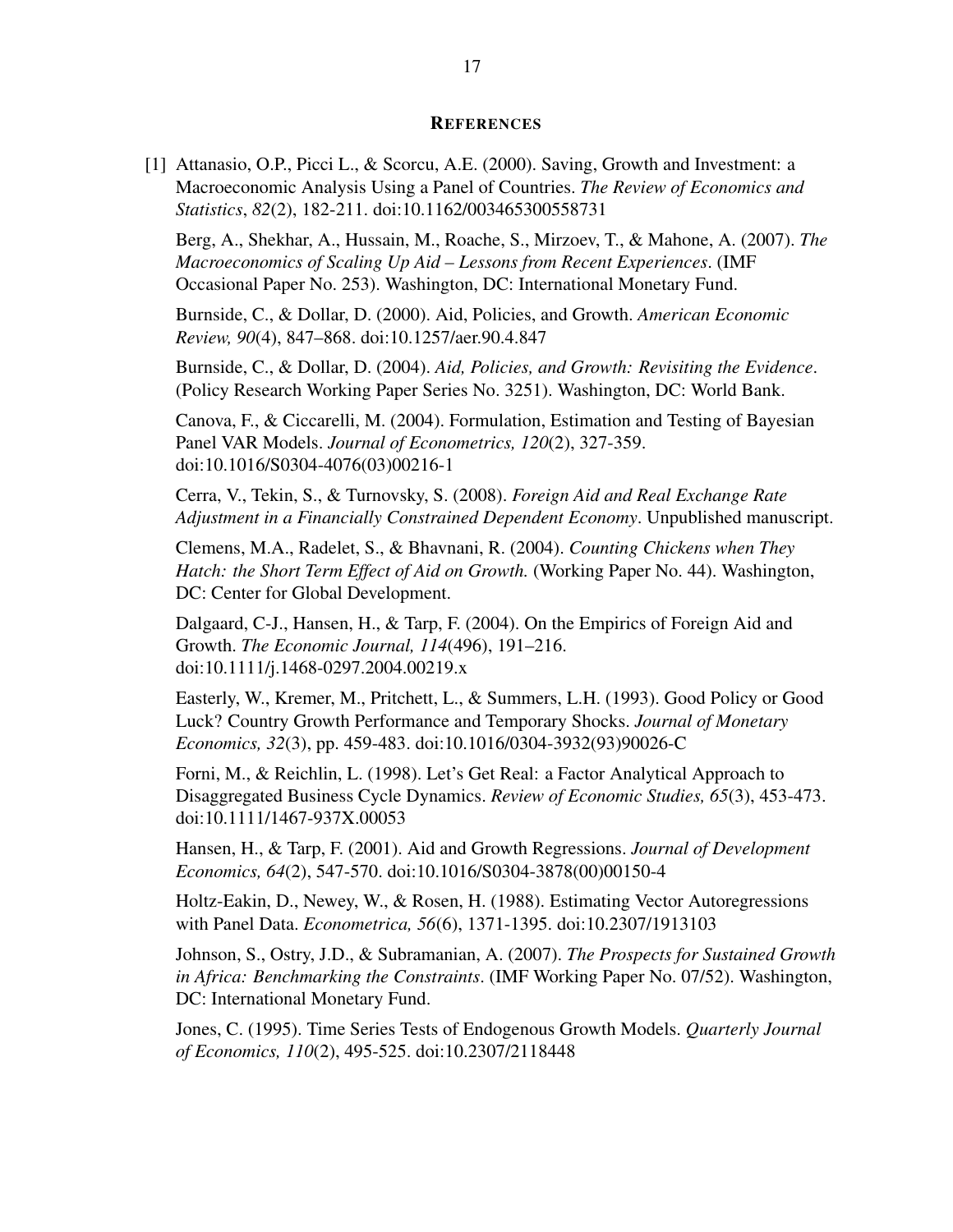Judson, R.A., & Owen, A.L. (1999). Estimating Dynamic Panel Data Models: a Guide for Macro-Econometricians. *Economic Letters, 65*(1), 9-15.

doi:10.1016/S0165-1765(99)00130-5

Lee, K., Pesaran, M.H., & Smith, R. (1998). Growth Empirics: A Panel Data Approach - A Comment. *Quarterly Journal of Economics, 113*(1), 319- 323. doi:10.1162/003355398555504

Pesaran, M.H., & Smith, R. (1995). Estimating Long-Run Relationships from Dynamic Heterogeneous Panels. *Journal of Econometrics, 68*(1), 79-113. doi:10.1016/0304-4076(94)01644-F

Pesaran, M.H., & Smith, R., & Im, K. (1995). Dynamic Linear Models for Heterogeneous Panels. In L. Mtys & P. Sevestre (Eds.), *The Econometrics of Panel Data: a Handbook of the Theory with Applications* (pp. ???-???). London: Kluwer Academic Publishers.

Prati, A., & Tressel, T. (2006). *Aid Volatility and Dutch Disease: Is There a Role for Macroeconomic Policies?* (IMF Working Paper No. 06/145). Washington, DC: International Monetary Fund.

Rajan, R., & Subramanian, A. (2008). "Aid and Growth: What Does the Cross-Country Evidence Really Show?," Review of Economics and Statistics, vol. 90(4), pages 643-665, 06.

Rajan, R., & Subramanian, A. (2011), "Aid, Dutch Disease, and Manufacturing Growth," *Journal of Development Economics*, Elsevier, vol. 94(1), pages 106-118.

Rebucci, A. (2010a), "On the Heterogeneity Bias of Pooled Estimators in Stationary Panel VARs," *Economic Modelling*, Vol. 27 No., 5. Pp. 1183–1198, 2010.

Rebucci, A. (2010b), "Is Growth Exogenous? Evidence from the 1970s and the 1980s," Applied Economics, Vol. 42, No. 5, pp. 535'543.

Rodrik, D. (1999). Where Did All the Growth Go? External Shocks, Social Conflict and Growth Collapses. *Journal of Economic Growth, 4*(4), 385-412. doi:10.1023/A:1009863208706

Roodman, D. (2007). *The Anarchy of Numbers: Aid, Development, and Cross-country Empirics*. (Working Paper No. 32). Washington, DC: Center for Global Development

Sachs, J., & Warner, A. (1995). Economic Reform and the Process of Global Integration. *Brooking Papers on Economic Activity, 1995*(1), 1-118. doi:10.2307/2534573

Smith, R., & Fuertes, A. (2007). *Panel Time Series: A Survey*. Unpublished manuscript. Londo: Birkbeck College.

Wacziarg, R., & Welch, K.H. (2008). Trade Liberalization and Growth: New Evidence. *The World Bank Economic Review, 22*(2), 187-231.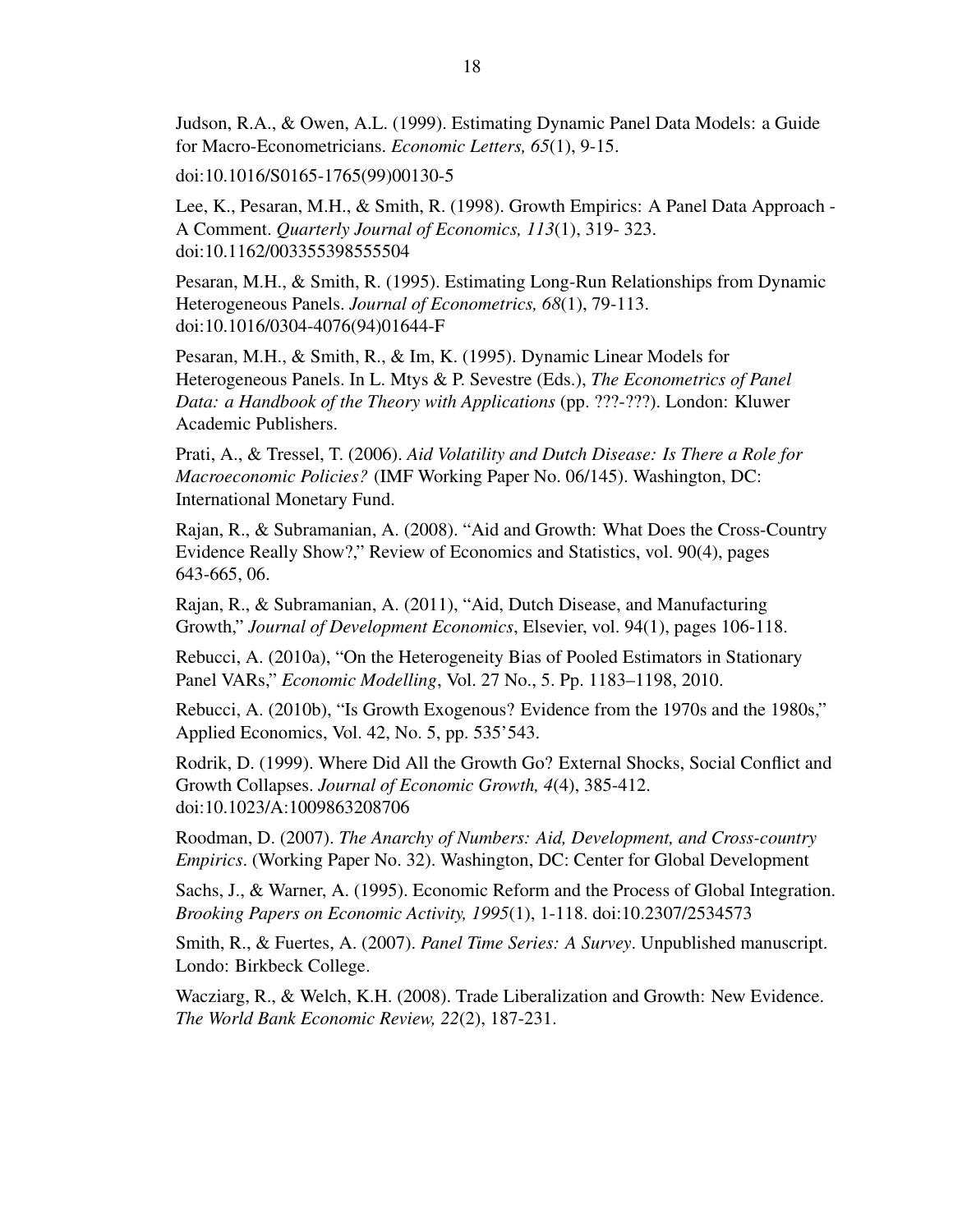|        | Per capita GDP growth | Aid-to-GDP | Export-to-GDP | Import-to-GDP |
|--------|-----------------------|------------|---------------|---------------|
| Mean   | 0.10                  | 0.69       | 0.74          | 0.70          |
| Median | 0.15                  | 0.75       | 0.80          | 0.79          |
| Stdev. | 0.19                  | 0.22       | 0.24          | 0.28          |

Table 1: Growth, Aid, and Trade Flow Persistence: Sample Autocorrelations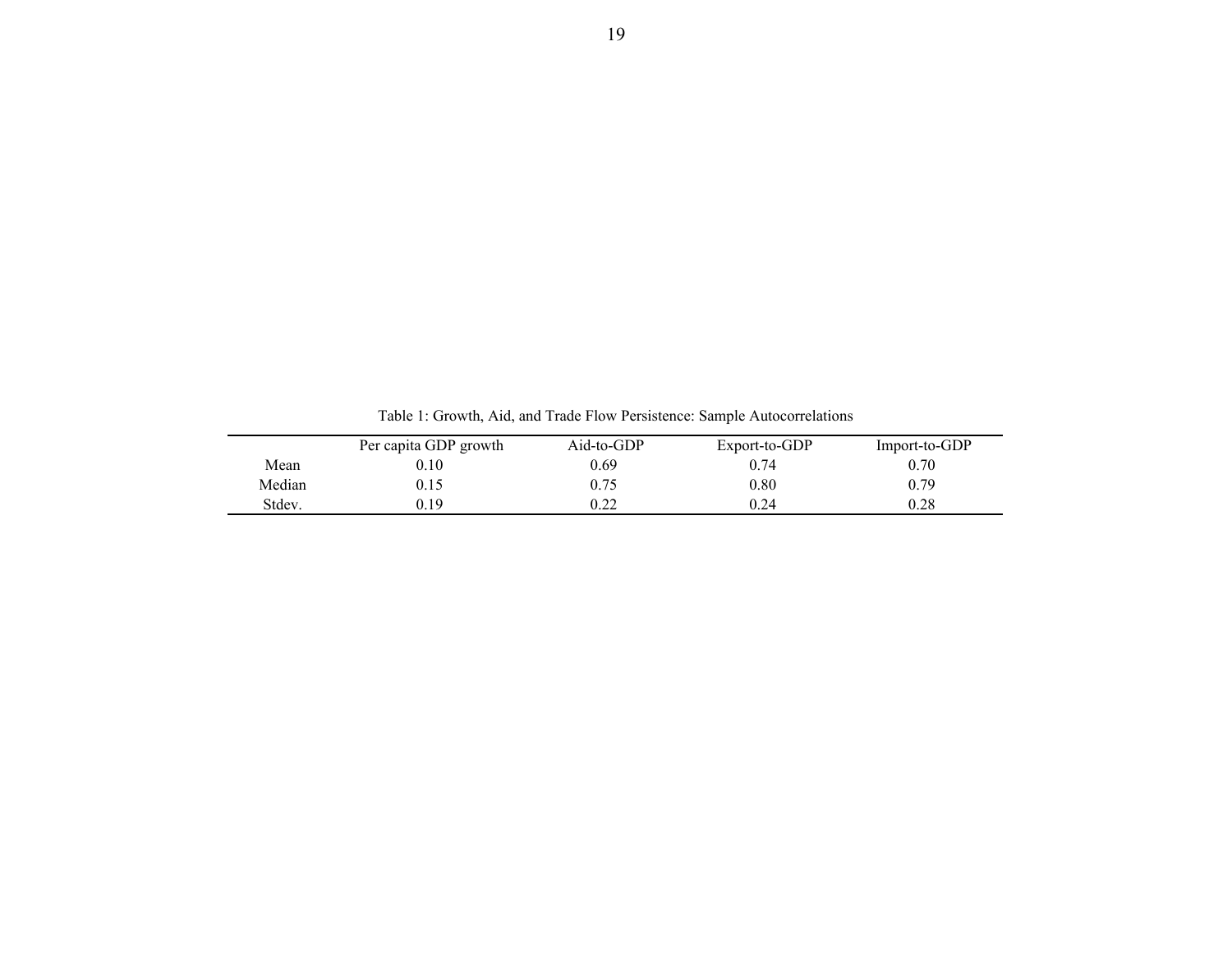| Table 2 Country Loadings on Global Aid (1.e., Average Aid-to-GDP, 1966-2002) 1/ |                        |            |             |         |
|---------------------------------------------------------------------------------|------------------------|------------|-------------|---------|
| Country                                                                         | <b>OLS</b> Coefficient | Std. error | t-statistic | P-value |
| <b>Burundi</b>                                                                  | 0.96                   | 0.08       | 11.98       | 0.00    |
| Benin                                                                           | 0.98                   | 0.06       | 15.43       | 0.00    |
| <b>Burkina Faso</b>                                                             | 0.93                   | 0.08       | 11.59       | 0.00    |
| Bangladesh                                                                      | $-0.12$                | 0.22       | $-0.53$     | 0.60    |
| <b>Bolivia</b>                                                                  | 0.70                   | 0.13       | 5.27        | 0.00    |
| Central African Republic                                                        | 0.31                   | 0.17       | 1.84        | 0.07    |
| Cote D'Ivoire                                                                   | 0.72                   | 0.12       | 5.77        | 0.00    |
| Cameroon                                                                        | 0.33                   | 0.16       | 2.08        | 0.04    |
| Congo                                                                           | 0.51                   | 0.15       | 3.32        | 0.00    |
| Egypt                                                                           | 0.15                   | 0.17       | 0.91        | 0.37    |
| Ethiopia                                                                        | 0.82                   | 0.09       | 9.19        | 0.00    |
| Ghana                                                                           | 0.73                   | 0.12       | 6.01        | 0.00    |
| Honduras                                                                        | 0.81                   | 0.12       | 6.94        | 0.00    |
| Haiti                                                                           | 0.82                   | 0.11       | 7.25        | 0.00    |
| Israel                                                                          | 0.03                   | 0.17       | 0.19        | 0.85    |
| Jordan                                                                          | $-0.29$                | 0.16       | $-1.82$     | 0.08    |
| Kenya                                                                           | 0.69                   | 0.13       | 5.33        | 0.00    |
| Sri Lanka                                                                       | 0.62                   | 0.14       | 4.52        | 0.00    |
| Lesotho                                                                         | 0.33                   | 0.16       | 2.02        | 0.05    |
| Morocco                                                                         | 0.00                   | 0.17       | $-0.01$     | 0.99    |
| Madagascar                                                                      | 0.69                   | 0.13       | 5.32        | 0.00    |
| Mali                                                                            | 0.82                   | 0.11       | 7.18        | 0.00    |
| Myanmar                                                                         | 0.47                   | 0.16       | 3.00        | 0.00    |
| Mauritania                                                                      | 0.65                   | 0.14       | 4.68        | 0.00    |
| Niger                                                                           | 0.72                   | 0.12       | 5.79        | 0.00    |
| Nicaragua                                                                       | 0.71                   | 0.13       | 5.44        | 0.00    |
| Nepal                                                                           | 0.90                   | 0.10       | 9.40        | 0.00    |
| Pakistan                                                                        | $-0.59$                | 0.14       | $-4.19$     | 0.00    |
| Papua New G.                                                                    | $-0.86$                | 0.11       | $-7.71$     | 0.00    |
| Rwanda                                                                          | 0.77                   | 0.12       | 6.38        | 0.00    |
| Senegal                                                                         | 0.82                   | 0.11       | 7.26        | 0.00    |
| Sierra Leone                                                                    | 0.61                   | 0.14       | 4.22        | 0.00    |
| Chad                                                                            | 0.77                   | 0.12       | 6.32        | 0.00    |
| Togo                                                                            | 0.60                   | 0.14       | 4.31        | 0.00    |
| Tunisia                                                                         | $-0.83$                | 0.11       | $-7.92$     | 0.00    |
| Zaire                                                                           | 0.23                   | 0.18       | 1.32        | 0.19    |
| Zimbabwe                                                                        | 0.83                   | 0.11       | 7.35        | 0.00    |
| Median                                                                          | 0.69                   |            |             |         |
| Mean                                                                            | 0.47                   |            |             |         |
| <b>Standard deviation</b>                                                       | 0.48                   |            |             |         |
| Adjusted Standard Deviation 2/                                                  | 0.08                   |            |             |         |

Table 2 Country Loadings on Global Aid ( i.e., Average Aid-to-GDP, 1966-2002) 1/

1/ Average across countries, for each period, of individual aid-to-GDP series.

2/ See footnote 20 on the adjustment.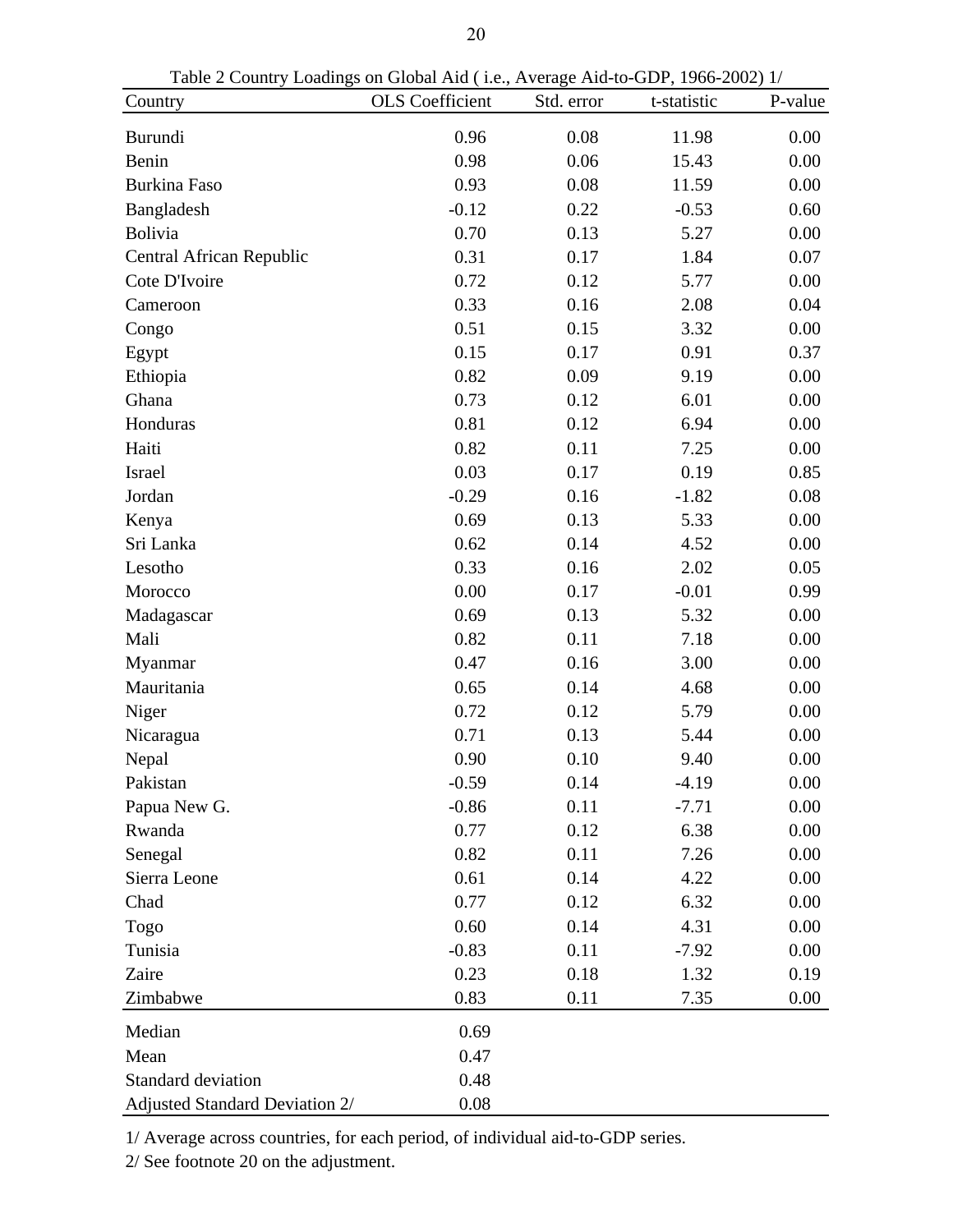#### Table 3: Cumulative Impact of Global Aid Shock on Percapita Growth and Export-to-GDP and Selected Variables 1/

| I aiki A. I vi vapna UDI |               |                                                         |            |                            |            |          |               |           |                    |         |         |                         |             |
|--------------------------|---------------|---------------------------------------------------------|------------|----------------------------|------------|----------|---------------|-----------|--------------------|---------|---------|-------------------------|-------------|
|                          | Overvaluation | Overvaluation   Overvaluation   Multilateral   Economic |            |                            |            | Early    | Policy (Sachs | Inflation | Budget             | M2/GDP  |         | Geography Institutional | <b>CPIA</b> |
|                          | Years $(\%)$  | Spell                                                   | 1970-2003  | Share                      | Share      | Impact   | Warner)       |           | <b>Balance/GDP</b> |         |         | Ouality                 |             |
|                          |               |                                                         |            |                            |            |          |               |           |                    |         |         |                         |             |
| Coefficients             | $-0.00044$    | $-0.00060$                                              | $-0.00014$ | 0.00048                    | $-0.00007$ | 0.00007  | 0.02171       | 0.00003   | 0.00014            | 0.00073 | 0.01702 | 0.01107                 | 0.00889     |
| P-values                 | 0.080         | 0.024                                                   | 0.551      | 0.384                      | 0.960      | 0.896    | 0.311         | 0.703     | 0.911              | 0.046   | 0.124   | 0.839                   | 0.298       |
| Adjusted R-squared       | 0.089         | 0.167                                                   | $-0.027$   | $-0.009$                   | $-0.043$   | $-0.043$ | 0.003         | $-0.037$  | $-0.043$           | 0.126   | 0.061   | $-0.042$                | 0.006       |
| Observations             | 25            | 25                                                      | つく<br>د∠   | $\gamma$ $\epsilon$<br>ر_ر | つべ<br>ت    | 25       | 25            | 25        | 25                 | 25      | 25      | 25                      | 24          |

#### Panel A. Per capita GDP

#### Panel B. Export to GDP

|                     |              | <b>Overvaluation</b> Overvaluation Overvaluation Multilateral Economic |           |         |            | Early      | Policy (Sachs | Inflation | Budget      | M2/GDP   |          | Geography Institutional | CPIA     |
|---------------------|--------------|------------------------------------------------------------------------|-----------|---------|------------|------------|---------------|-----------|-------------|----------|----------|-------------------------|----------|
|                     | Years $(\%)$ | Spell                                                                  | 1970-2003 | Share   | Share      | Impact     | Warner)       |           | Balance/GDP |          |          | <b>Ouality</b>          |          |
|                     |              |                                                                        |           |         |            |            |               |           |             |          |          |                         |          |
| Coefficients        | $-0.00052$   | $-0.00029$                                                             | 0.00011   | 0.00086 | $-0.00014$ | $-0.00046$ | 0.01274       | 0.00006   | 0.00035     | 0.00017  | 0.00582  | $-0.02226$              | 0.00512  |
| P-values            | 0.010        | 0.208                                                                  | 0.558     | 0.054   | 0.903      | 0.320      | 0.480         | 0.454     | 0.737       | 0.590    | 0.538    | 0.624                   | 0.477    |
| Adjusted R-squared  | 0.222        | 0.027                                                                  | $-0.028$  | 0.115   | $-0.043$   | 0.001      | $-0.021$      | $-0.018$  | $-0.038$    | $-0.030$ | $-0.026$ | $-0.032$                | $-0.021$ |
| <b>Observations</b> | 25           | 25                                                                     | 25        | つぐ      | つべ<br>ر_   | رے         | 25            | 25        | 25          |          | つう<br>رے | 25                      | 24       |

1/ All variables in the data sets of Rajan and Subramanian (2007) with sample correlation with the cumulative growth response to global aid shock higher than 0.1.

| Overvaluation                | Deviation of country's price level relative to the US from the value predicted by a regression of relative price levels on real per capita incomes                   |
|------------------------------|----------------------------------------------------------------------------------------------------------------------------------------------------------------------|
|                              | (Source: Johnson, Ostry, and Subramanian, 2007)                                                                                                                      |
| Overvaluation Years (%)      | Longest consecutive spell of overvaluation as a share of the sample period in Rajan and Subramanian (2007)                                                           |
| <b>Overvaluation Spell</b>   | Average overvaluation during longest overvaluation spell                                                                                                             |
| Overvaluation 1970-2003      | Average overvaluation from 1970 to 2003                                                                                                                              |
| <b>Multilateral Share</b>    | Annual multilateral aid to GDP ratio                                                                                                                                 |
| <b>Economic Share</b>        | Annual economic aid to GDP ratio (i.e., assistance for energy, transport and communication)                                                                          |
| <b>Early Impact Share</b>    | Annual late-impact aid to GDP ratio (i.e., technical cooperation plus most social sector investments, including in education, health, population control, and water) |
| Policy (Sachs Warner)        | Sachs-Warner trade policy index (NBER Working Paper 10152)                                                                                                           |
| Inflation                    | Average annual rate of growth of CPI inflation for the first five years of sample period in Rajan and Subramanian (2007)                                             |
| <b>Budget Balance/GDP:</b>   | Ratio of general government budget balance to GDP for the first five years of sample period in Rajan and Subramanian (2007)                                          |
| M2/GDP:                      | Average M2/GDP for the first five years of sample period in Rajan and Subramanian (2007)                                                                             |
| Geography                    | Average of number of frost days and tropical land area                                                                                                               |
| <b>Institutional Quality</b> | ICRGE index (International Country Risk Guide's Economic index) averaged over the period 1986-1995                                                                   |
| <b>CPIA</b>                  | World Bank's Country Policy and Institutional Assessment rating                                                                                                      |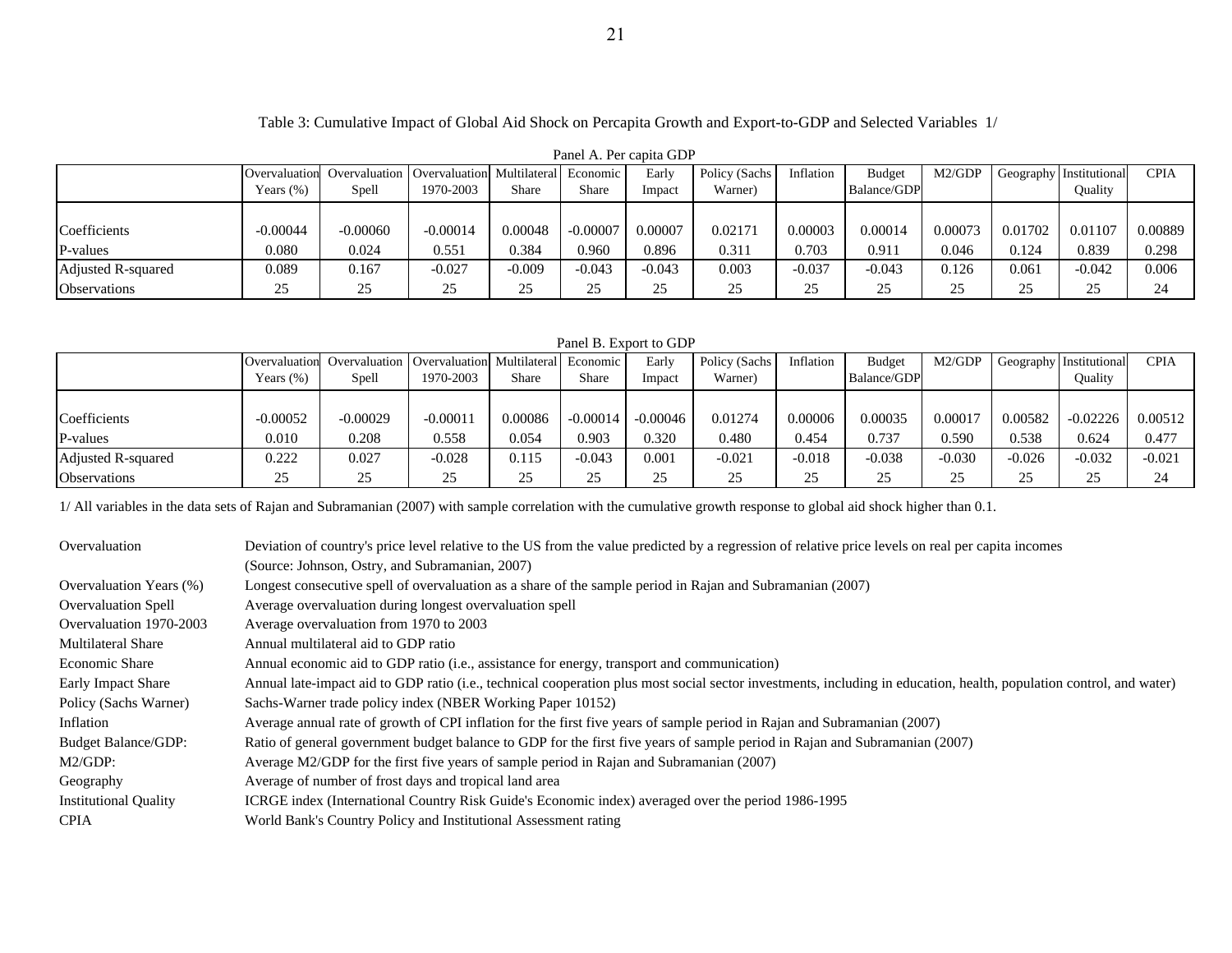|                | By GDP response          |                         | By Export response       |
|----------------|--------------------------|-------------------------|--------------------------|
| Positive       | <u>Negative</u>          | Positive                | Negative                 |
| Bangladesh     | Burundi                  | Benin                   | Bangladesh               |
| Benin          | Cameroon                 | Bolivia                 | Burkina Faso             |
| <b>Bolivia</b> | Central African Republic | Burundi                 | Cameroon                 |
| Burkina Faso   | Congo                    | Honduras                | Central African Republic |
| Cote D'Ivoire  | Haiti                    | Jordan                  | Congo                    |
| Egypt          | Honduras                 | Kenya                   | Cote D'Ivoire            |
| Israel         | Kenya                    | Madagascar              | Egypt                    |
| Jordan         | Madagascar               | Mali                    | Haiti                    |
| Morocco        | Mali                     | Niger                   | <b>Israel</b>            |
| Niger          | Mauritania               | Sierra Leone Mauritania |                          |
| Pakistan       | Nepal                    | Sri Lanka               | Morocco                  |
| Sierra Leone   | Nicaragua                | Tunisia                 | Nepal                    |
| Sri Lanka      | Papua New G.             | Zaire                   | Nicaragua                |
| Togo           | Rwanda                   |                         | Pakistan                 |
|                | Tunisia                  |                         | Papua New G.             |
|                | Zaire                    |                         | Rwanda                   |
|                |                          |                         | Togo                     |
| $N = 14$       | $N=16$                   | $N=13$                  | $N=17$                   |

Table 4. Country Groups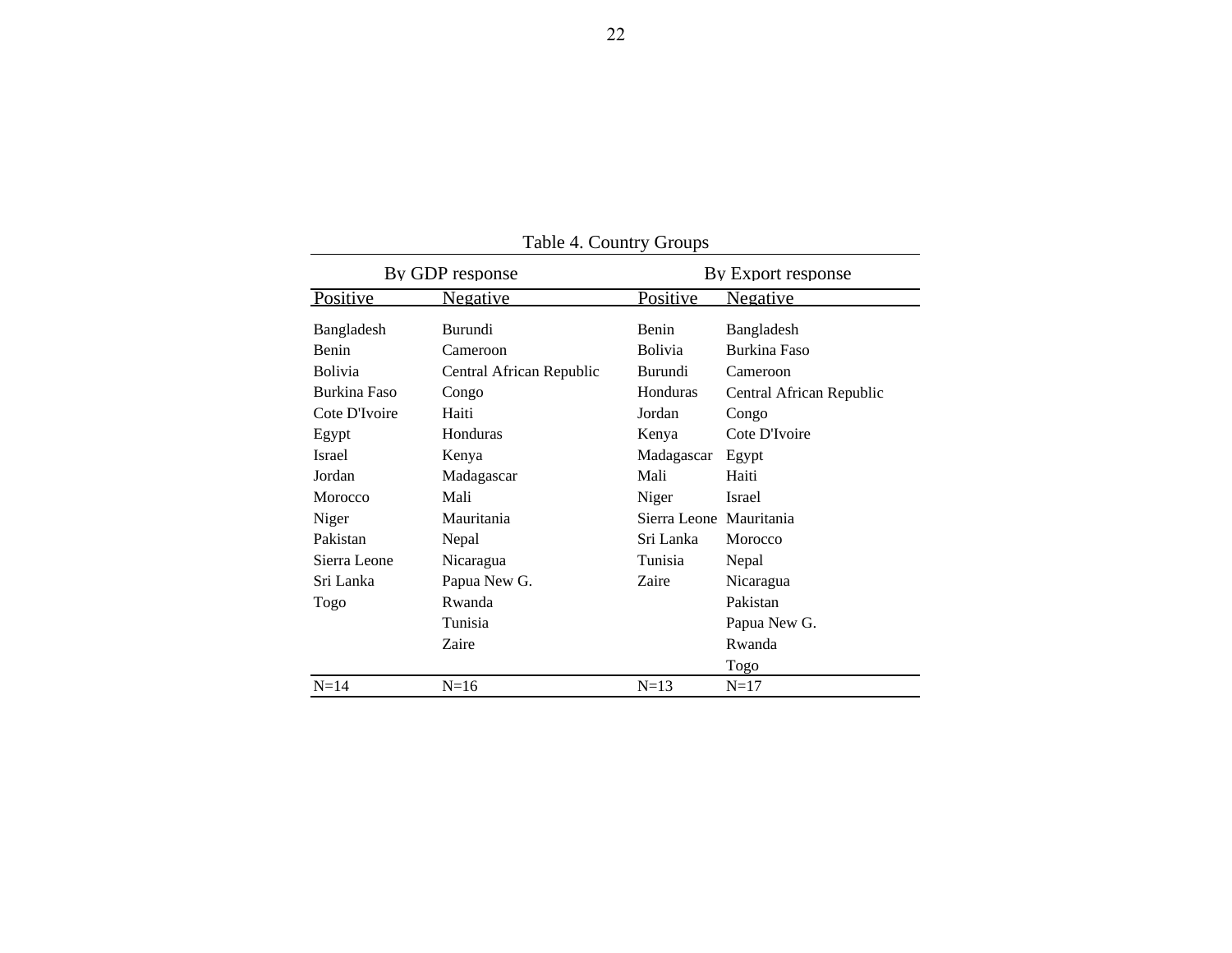

Figure 1: Global Aid ( i.e., Average Aid-to-GDP, 1966-2002) 1/

1/ Average across countries, for each period, of individual aid-to-GDP series.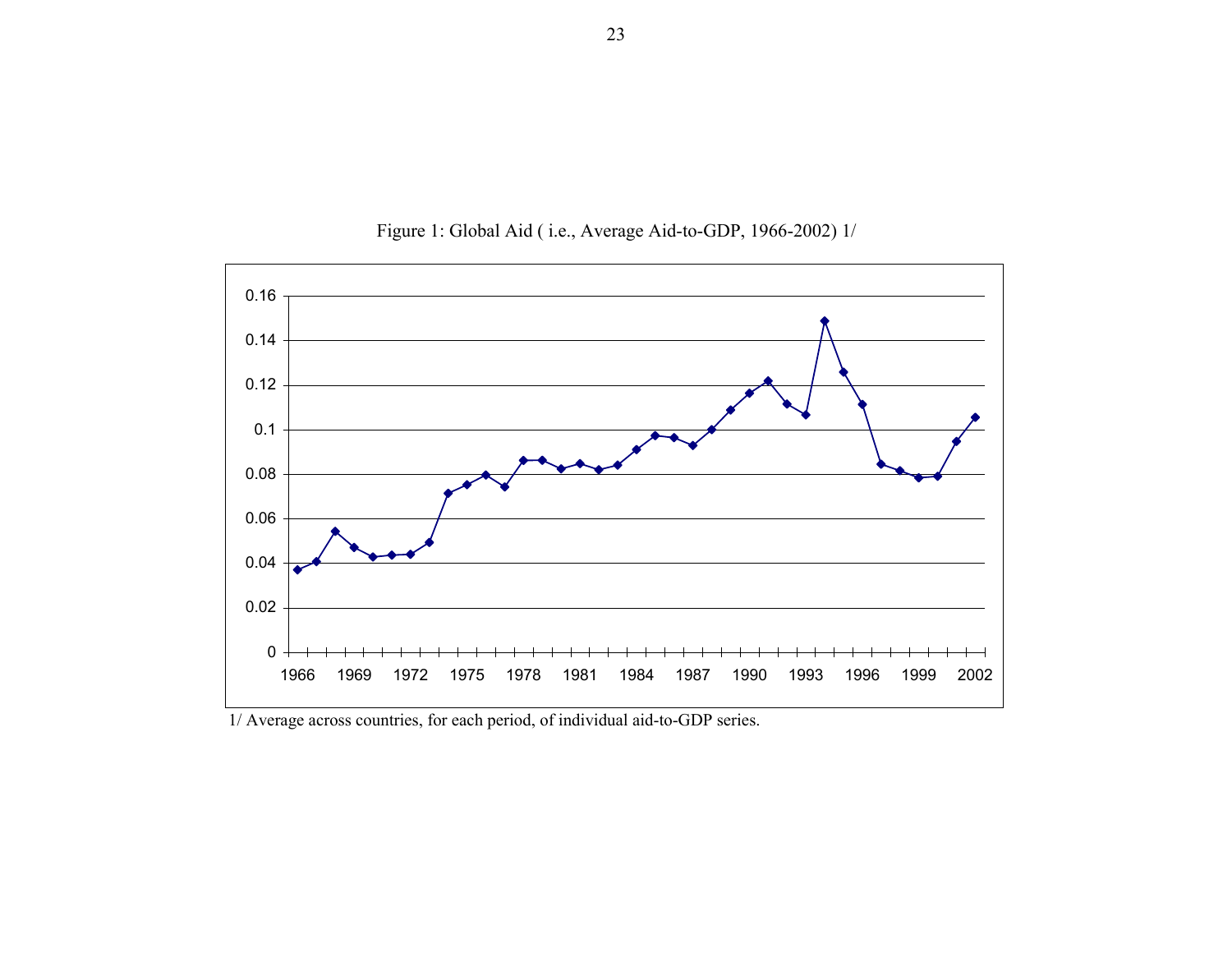

Figure 2: Alternative Measures of Global Aid (1966-2002)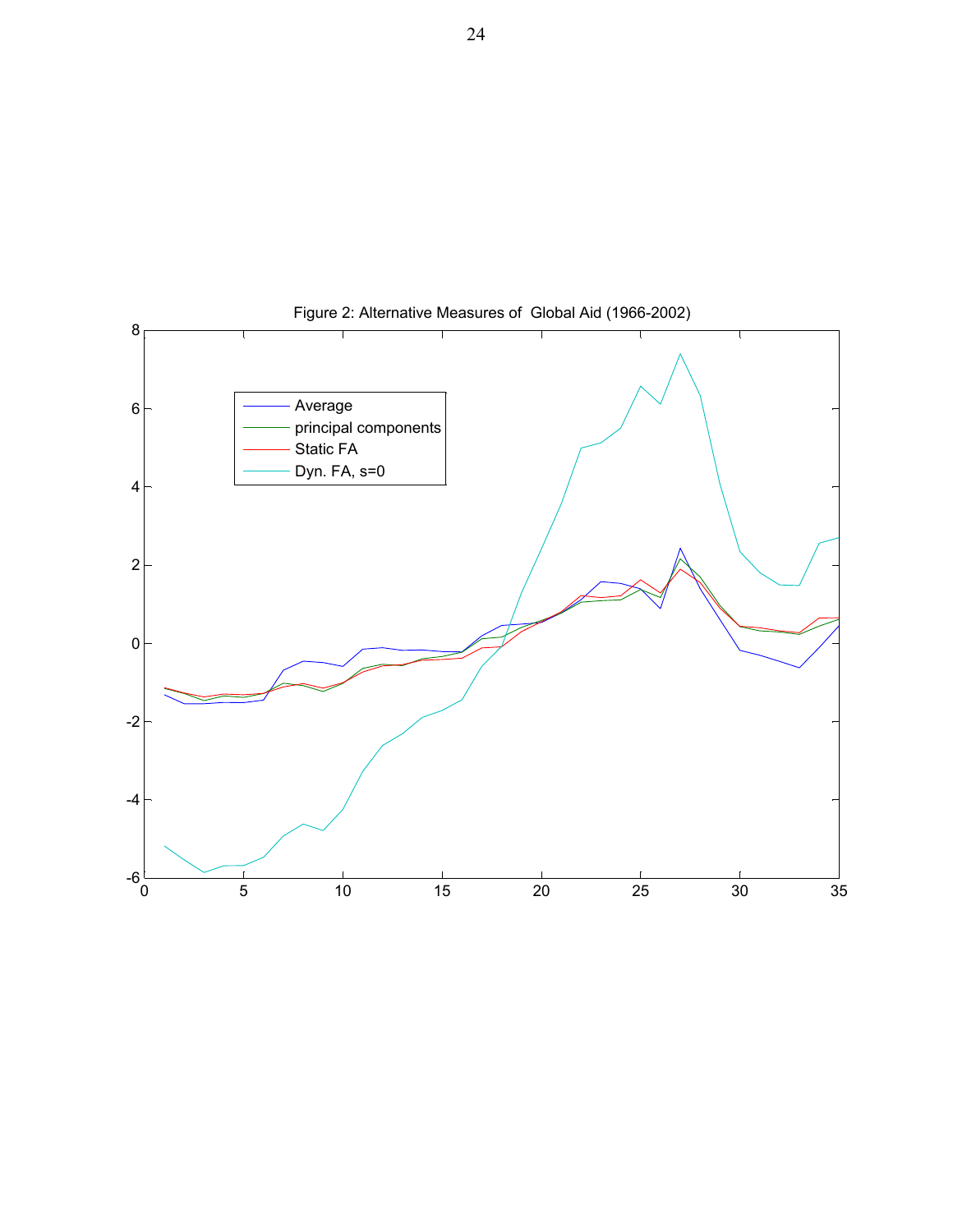

Figure 3. Per Capita GDP Growth and Export to GDP: Cumulative Impulse Responses to Global Aid Shock

 $Coef. = 0.4698092$  $P-value = 0.001$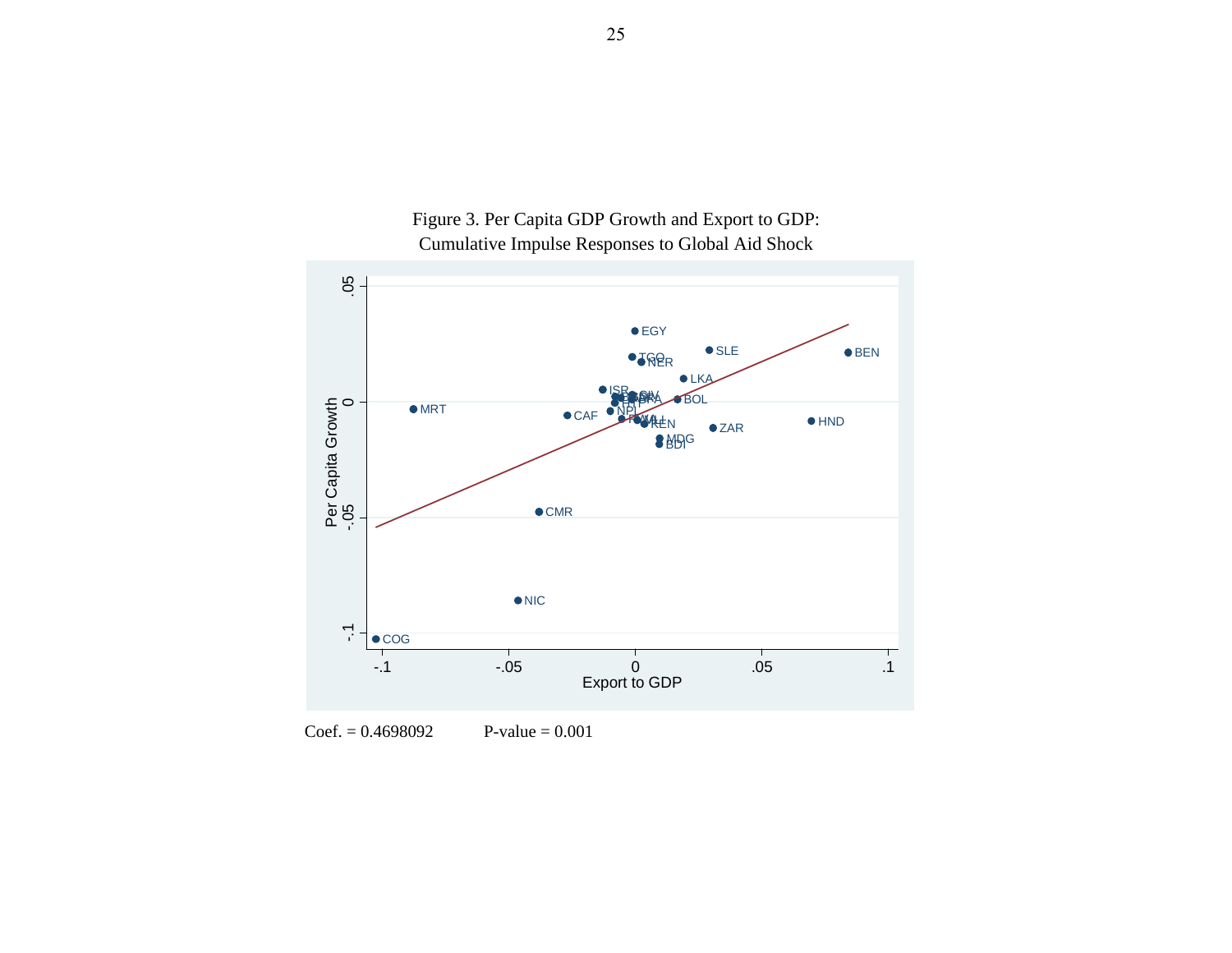

Figure 4: Cumulative Impulse Response to Global Aid Shock (Grouped by Growth Response)

26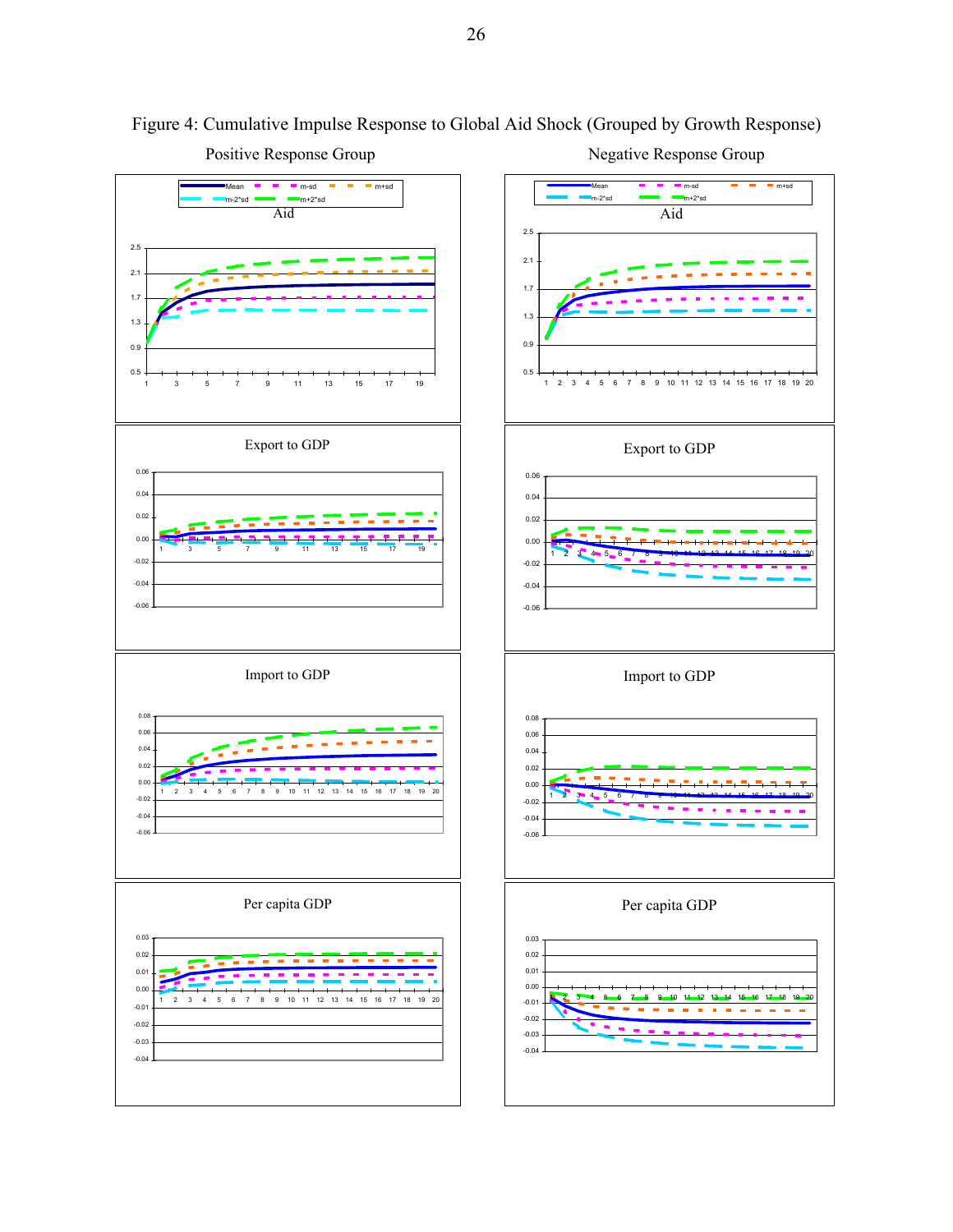

Positive response group Negative response group Figure 5: Cumulative Impulse Response to Global Aid Shock (Grouped by Export Response)